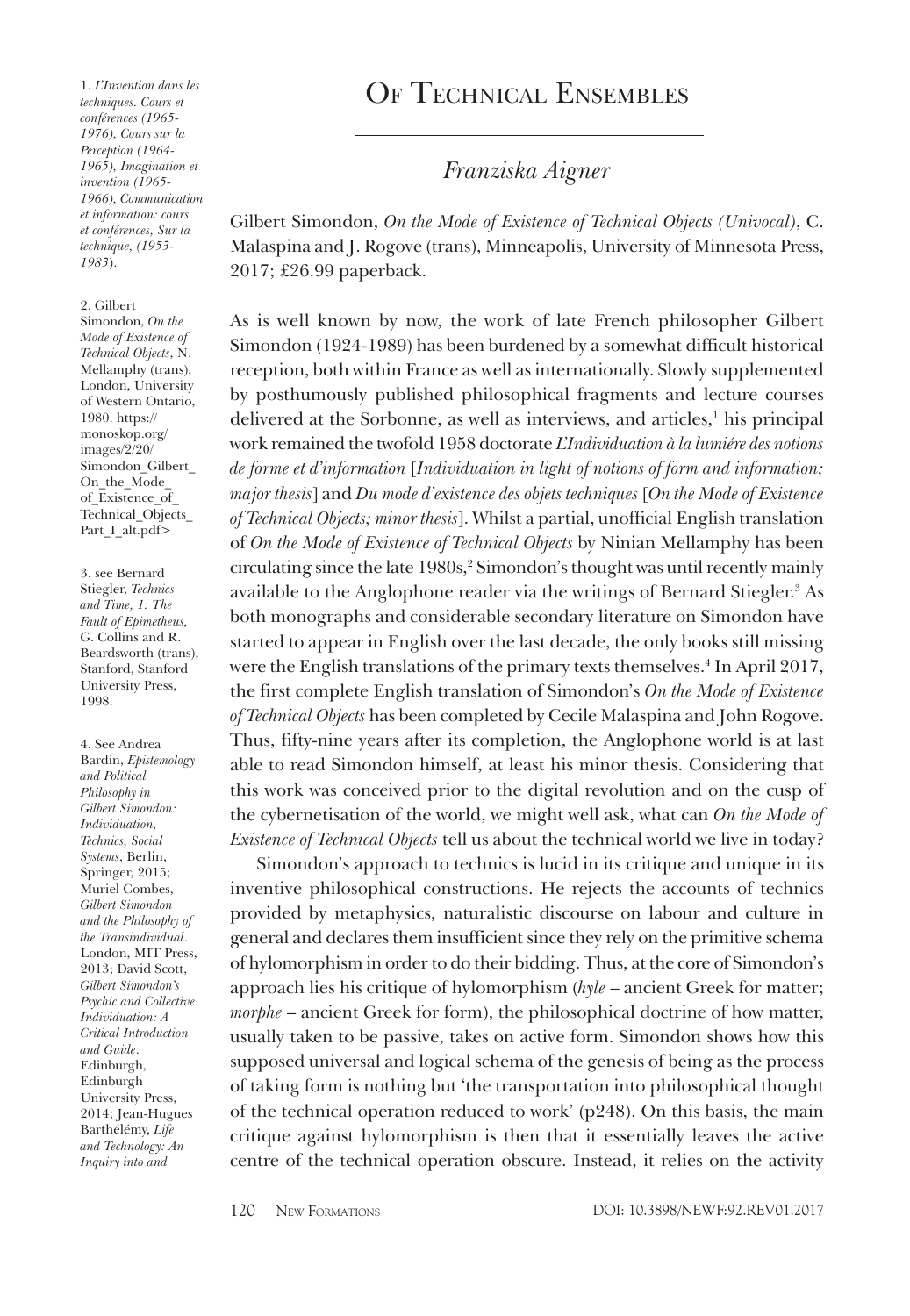of human labour to effectuate the link between the two terms of matter and form. However, while the worker surely prepares the clay in order for it to take on form, as in brickmaking for instance, it is nevertheless 'the clay that takes form according to the mould, not the worker who gives it its form' (p249). Consequently work, which considers technics as mere utensil and instrument, must then be left behind as onto-logical principle. By historically and socially situating and thereby relativising hylomorphism, Simondon's conceptual move was to replace this inaccurate onto-logical schema with a detailed account of technical operation, that is, an account of the ontogenesis of technics. However, Simondon not only critiqued and distanced himself from the naturalistic account of labour in order to think technics and becoming, he furthermore broadened the scope of his critique towards both the metaphysical tradition and culture more generally. Regarding metaphysics, the fact that thought is either too early (a priori) or too late (a posteriori) but never contemporary with a technical operation is pointed out by Simondon to mean that the metaphysical subject/object divide must be left behind as limits to knowledge in order to be able to account for and think with technical genesis. As regards culture, Simondon astutely claims that it 'has constituted itself as a defence system against technics; yet this defence presents itself as a defence of man, and presumes that technical objects do not contain a human reality within them' (p15). Taken as 'pure *assemblages of matter*, devoid of true signification, and merely presenting a utility' (p17), culture from ancient Greece until Simondon's time alike, presumes that the technical object contains no *Dasein* (being). This exclusion of technics from culture proper results in tensions and conflict as well as the loss of what he calls social homeostasis. Taking into account that culture, according to Simondon, is essentially regulatory, this means that technics must be considered 'an aspect of governed reality that is not represented in this regulating relation that is culture' (p162). The aim of Simondon's efforts in *On the Mode of Existence of Technical Objects* was nothing less than the resolution of this very conflict. The form of this endeavour is twofold: both an attempt to incorporate technics into culture by inquiring into the mode of existence of technical objects and an attempt to answer the question of how this technical reality can be known. But what does it mean to speak of technics as an aspect of 'governed reality'? Thinking from a Simondonian perspective, what is a technical reality?

In order to address this question and fully appreciate the scale and depth of Simondon's inquiry, an important translational issue needs to be addressed. In the first 1939 French translation of Heidegger's *Qu'est-ce que la métaphysique?* Henry Corbin translated Heidegger's *Dasein* (being) as *réalité humaine*. 5 Consequently, when Simondon employs the terms *réalité humaine* and *réalité technique* which Malaspina and Rogove have chosen to translate literally as 'technical reality' and 'human reality', Simondon refers to modes of being (*Dasein),* rather than reality as a problem of quality. By employing this specific terminology and its philosophical history, Simondon aims to

5. Martin Heidegger, *Qu'est-ce que la métaphysique?* H. Corbin (trans) Paris, Gallimard, 1938.

*Beyond Simondon,* Lüneburg, Meson Press, 2015.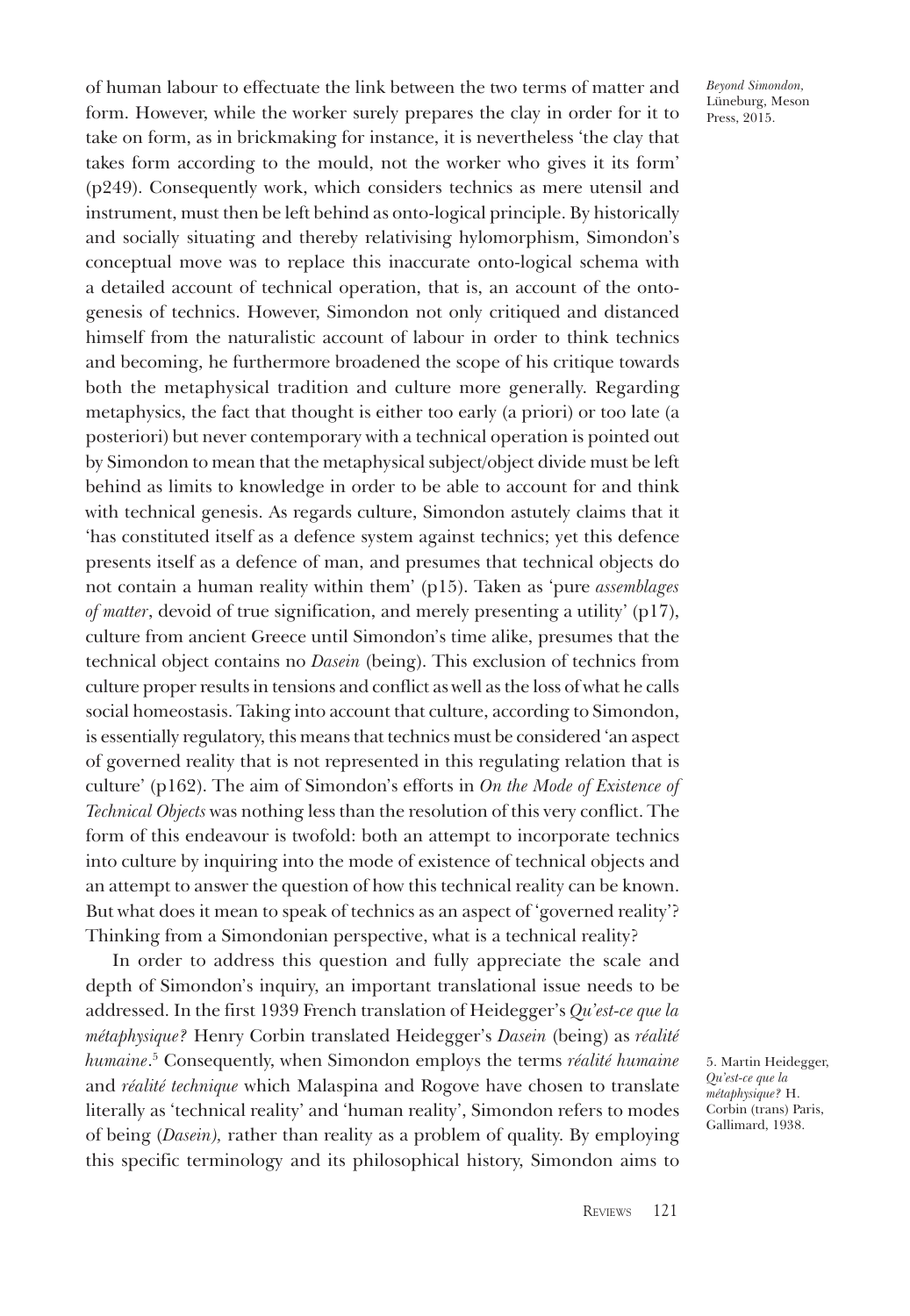emphasise that technical objects have being (*Dasein*), meaning that there is a technical mode of existence, which he calls *technicity*. At this point it should be clear that we are a long way from Heidegger's famous claim in *The Question Concerning Technology*, according to which 'the essence of technology is by no means anything technological' (p4). Simondon instead proposes that there is such a thing as technical being, which however only provisionally and partly manifests itself in the technical objects that we interact with in the world. 'Objects appear at a certain moment, but technicity precedes them and goes beyond them; technical objects result from an objectivation of technicity' (p176). Technicity must thus be thought as a power or potentiality in the proper sense, as the 'depository of a capacity to evolve' (p170). It is in the unfolding of that very power that Simondon's most explicit engagement with technical objects can be found.

Through an in-depth engagement with the histories and developments of concrete technical objects such as the anode, diode and triode, motors and turbines, Simondon aims to show that technicity manifests itself across three levels and according to an explicitly technical genesis, which he calls concretisation. The first level is called the technical element, which can be said to be the most concrete and multi-functional but infra-individual technical being that, when related to an associated milieu (both technical and geographical), becomes a technical individual. The individual, forming the second level of technical being, is capable of self-regulation and selfconditioning between its two terms according to what Simondon calls 'recurrent causality' rather than mechanism or finalism. It is here that Simondon's discussion of the explicitly technical mode of genesis, which he calls concretisation, can be found.

The third level is composed of a number of technical individuals forming an ensemble. Simondon's claim is that technicity in his time manifested itself most clearly on the level of the ensemble, designating the complexity and extension of an ensemble of technical individuals in their interaction with both the human and the world. As such, Simondon lays out an alternative to the cybernetic network sketched by Norbert Wiener, one of the few texts that Simondon explicitly engages with and profoundly critiques philosophically. Furthermore, technical ensembles for Simondon have an existential dimension, and it is for that reason that they pose a problem for thought. 'The technical ensemble cannot be grasped by intuition, for it cannot be considered a detached, abstract or manipulable object at man's disposal. Instead, it corresponds to an experience of existence and a situation, it is tied by reciprocal action with the subject' (p235). Thus while Simondon works towards the elaboration of a post-metaphysical, non-cybernetic and nonhylomorphic but nevertheless proper philosophical thought of technics, he at the same time points out the limits of this thought. The technical ensemble exists, he states, and as such it must be experienced in order to be understood in the sense of being a part of a technical ensemble in an existential sense. It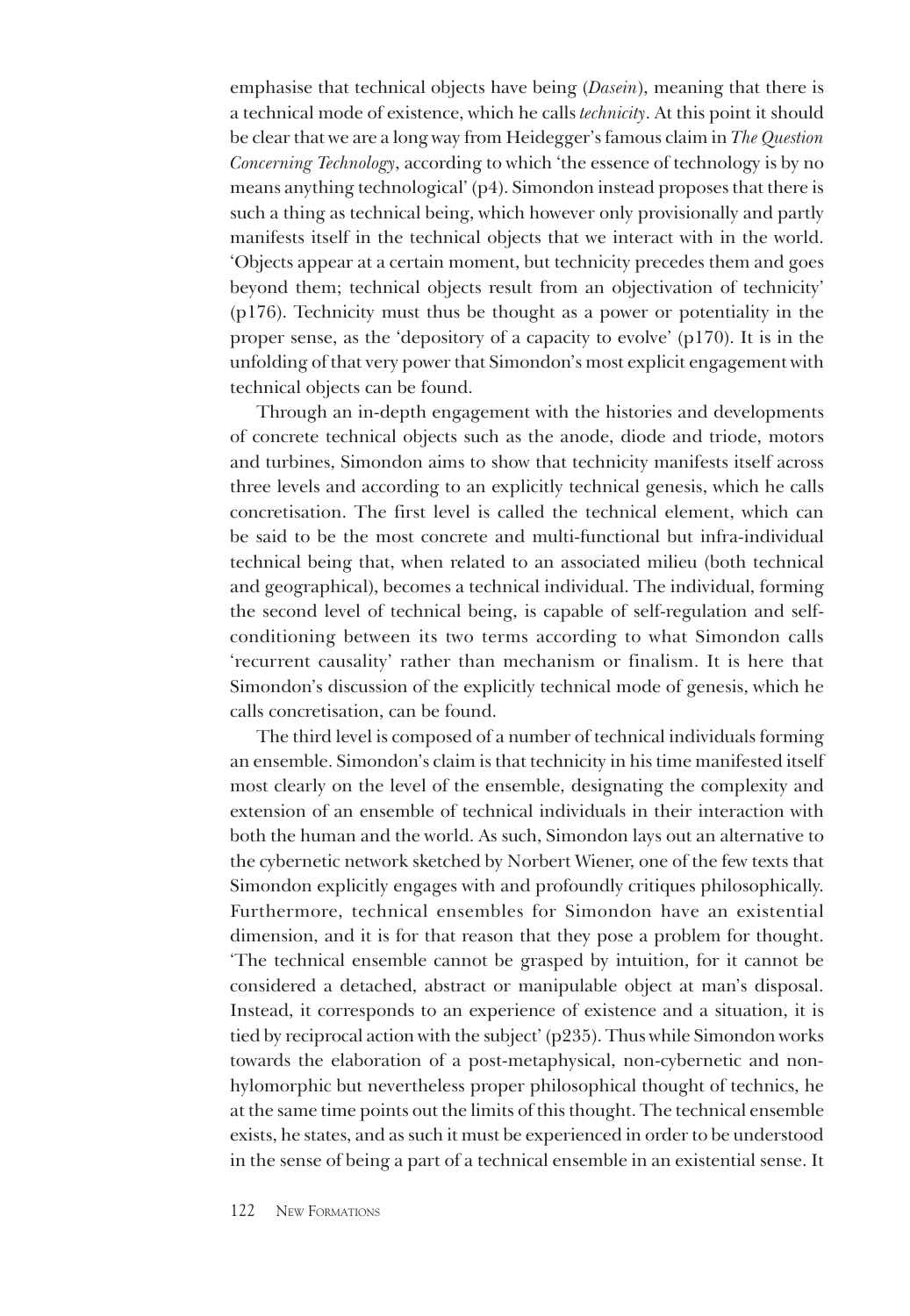is for this reason that the second part of *On the Mode of Existence of Technical Objects* approaches technics and its relation to the human. Differentiating between a minor and major relation to technics corresponding to child and adult, Simondon not only asks for technical thought but also for a technical culture and education. It is the third part which then finally discusses the role that technicity plays as part and parcel of Simondon's larger cosmological project. It is here that technicity is complemented with religion as one of two powers forming the mediating links between the human and the world in its unfolding as well as the role that philosophical thought must play in order to enable the convergence between the human and the world.

*On the Mode of Existence of Technical Objects* is thus a truly multifaceted work. Engaging with the problem of technics on the level of ontogenesis, epistemology, theory of action, on the level of values and the social, it is Simondon's insightful formulation of the problem that technics poses for philosophy again and again since its inception in ancient Greece, that, from today's perspective, might well have been his most acute intervention. At the current historical juncture, where philosophy no longer seems to have a proper object, its function can be found in the totalising, analysing and interpretational work of engaging the objects of the sciences as well as their relation to one another. But it is this very work which is already being shared and partially supplemented with technical procedures in the form of algorithms. As such, technics once again appears as a threat to philosophy, which simply cannot seem to keep up with the speed of technological development, revealing yet another chapter in philosophy's age-old technophobia. Thus, despite being rooted in mid-twentieth-century science and pre-digital technology, *On the Mode of Existence of Technical Objects* has much to offer to the contemporary reader regarding the very relation between philosophy and technics. One could well argue that *On the Mode of Existence of Technical Objects* was conceived to carry out a somewhat analogous function to aesthetic thought in Kant's critical project. Just as aesthetics in Kant was necessary to bridge the heterogeneous territories of nature and freedom, Simondon charges technics with the responsibility of converging the bifurcating domains of the human and the world. For this task however, technics is dependent on the help of nothing less than philosophy, since it is only philosophy, Simondon claims that can become aware of both the genetic and systematic structure of technicity. Dependent on at once shedding its attachments to hylomorphism and allowing its notion of form to be rethought from within information theory, Simondon admits that this very philosophical thought of technics is yet to be constituted, and one could perhaps add that this still holds until the present day.

In this sense, *On the Mode of Existence of Technical Objects* must be understood as a propaedeutic to a larger project still under way, which demands not only critique but equally a considerable amount of constructive philosophical labour, such as an account of a properly technical and thereby non-mechanical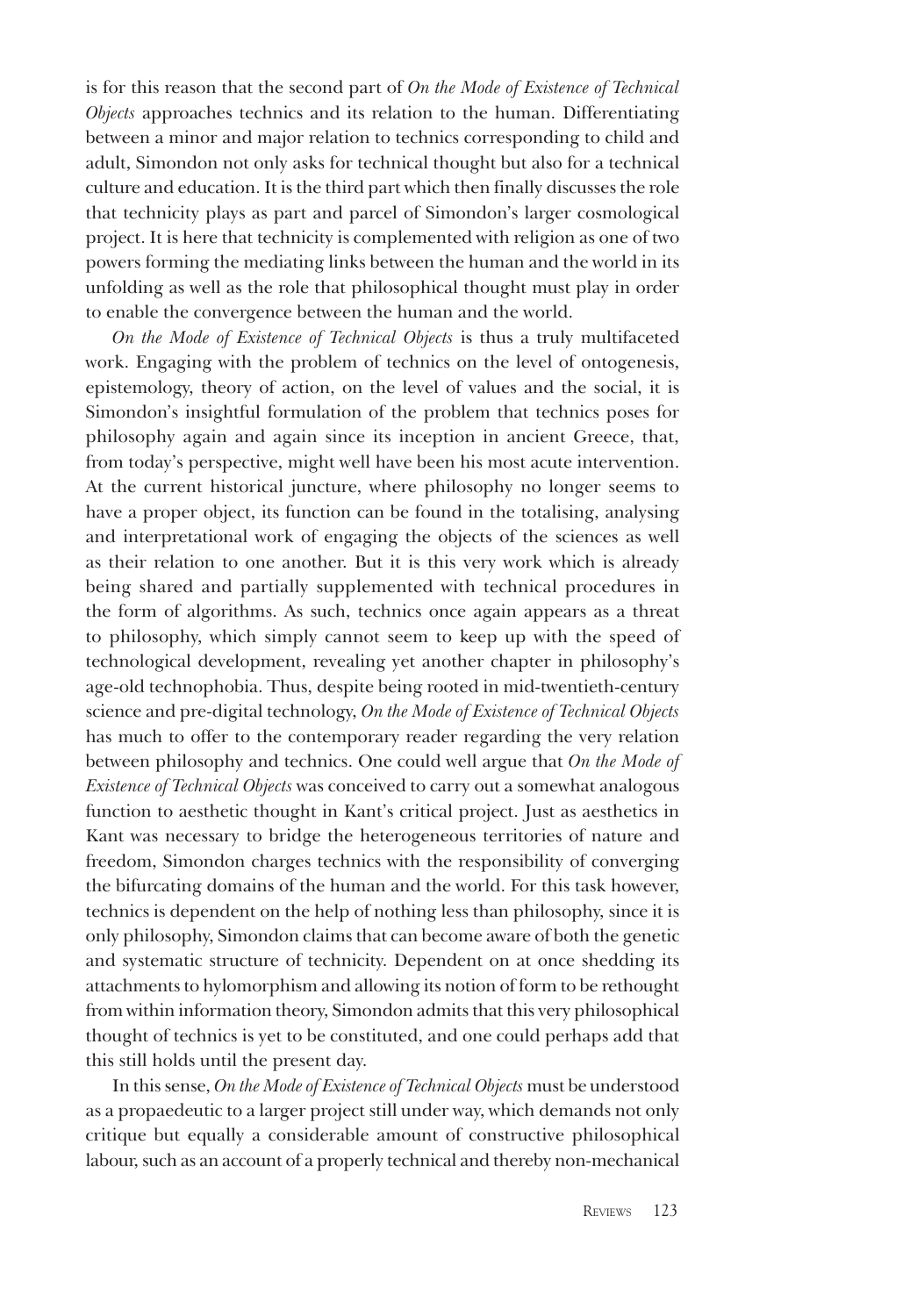as well as non-final causality, additional forms of modality, a thorough rethinking of the origins and operations of unity and totality and so on. Indeed, such a project demands nothing less than the reformulation of both origin and operation of most if not all philosophical categories as well as their relation to the ontogenetic. It is in this respect that the current English translation might at points present some issues. While beautifully conceived in general and successful in translating Simondon's densely technical writing and interdisciplinary terminology with impressive precision and ease, Simondon's struggle to draw out the specific being of technicity could have benefitted from a footnote to the specific historical lineage of the term *réalité technique* and its somewhat problematic position between a quality and a modality. Furthermore, by having opted for a non-systematic translation of *ensemble*, the English reader might struggle to systematically account for the different modes of totalisation at work in Simondon. Despite these terminological issues, the translation most certainly accomplishes a highly legible translation easily accessible for a diverse audience. A further issue, which lies beyond the scope of this translation to amend, pertains to the interrelation and interdependency of Simondon's major and minor thesis.

It is difficult to understand *On the Mode of Existence of Technical Objects* in isolation, since it relies on the considerable conceptual work performed in his major thesis. How else can one make sense of Simondon's brief references to notions of transduction, information, individuation and the trans-individual, which *On the Mode of Existence of Technical Objects* relies on to make its case while itself not explicitly dealing with? Thus, without access to the major thesis many a reader might be left puzzled. In this respect, one can only hope that the spell which has until now hindered Simondon in finding the readership his thought deserves will finally be broken and English translations of his other writings will follow swiftly. Only then can we truly take up the work that this impressive groundwork demands.

**Franziska Aigner** is a PhD candidate in philosophy at the Centre for Research in Modern European Philosophy, Kingston University as well as working as an artist and performer in the visual and performing arts.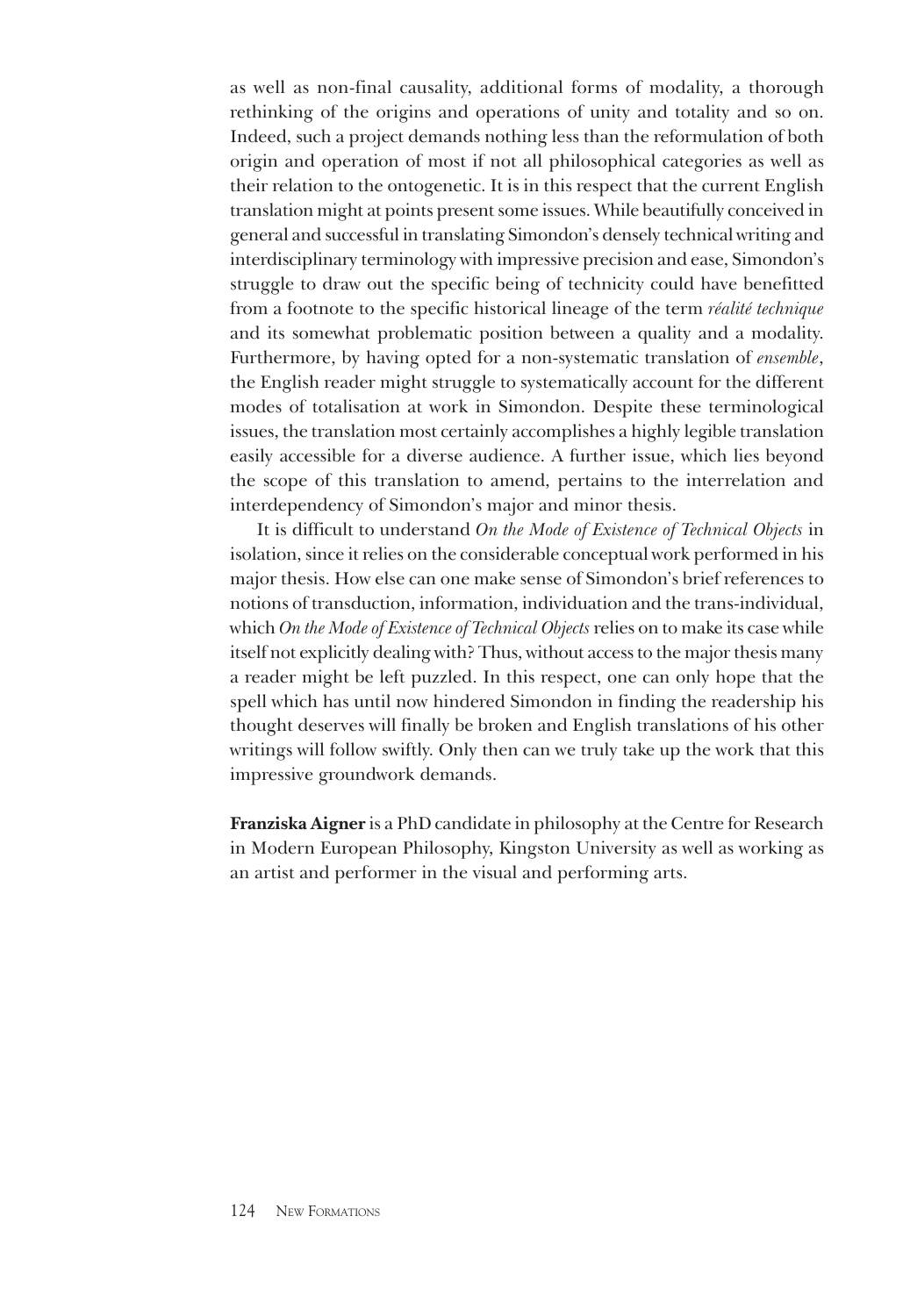## ON EXPECTING RELATIONS

### *Jonathan Beever*

Wendy Wheeler, *Expecting the Earth: Life, Culture, Biosemiotics*, London, Lawrence and Wishart*,* 2016, 276pp; £20.00, paperback.

Biosemiotics is the study of meaning making in living systems. It asks us to set aside a still-all-too-prevalent modernist conception of a cold dead mechanical universe and replace it with an overwhelmingly complex and emerging world of meaningful interaction and co-constitution. Wendy Wheeler's *Expecting the Earth* is a lens through which we get a glimpse of what that world looks like. Importantly, Wheeler's work is a work about the nature and breadth of relationships.

This book, Wheeler's second effort at understanding the implications of biosemiotics, is far more than a sophomore effort (p ix). As a formative leader of the growing and active biosemiotics community, Wheeler thoughtfully weaves together deep engagements with literature, philosophy, biology, and physics to share with readers the nature and developing implications of biosemiotics. From my perspective, biosemiotics is at the cutting edge of the explosion of thought about ecology – or, more fundamentally, relationships of interdependence. What Wheeler calls at various points 'ecological intertwining', 'being toward', 'the many possibilities of meaning', or, more simply, 'relationality' is the ecological metaphysic at the heart of twenty-firstcentury thinking. So, what is it, from the perspectives of biosemiotics, to relate, to interconnect, to be interdependent? Answers to fundamental questions like these are at stake in Wheeler's project, toward a thesis she describes as a 'semiotic ontology of relations' (p54).

And such answers, Wheeler allows us to see, demand richly diverse perspectives. Indeed, the biosemiotics community itself is almost wildly diverse. At the 2016 annual gathering, biosemiotics researchers presented work from fields ranging from computer and cognitive science to linguistics and digital poetry, and from animal behaviour and biology to philosophy of mind and neurology. The story we biosemioticians tell ourselves is that we are drawn together around the work of a short list of seminal figures and ideas – including the biology of Jacob von Uexkull, the semiotic project of Charles Sanders Peirce, the rich history of semiotic analyses coming out of the Tartu-Moscow school. Yet this historical account of our origins doesn't do justice to the universality of fundamental questions we share. Nor does it sufficiently explain the ways these questions continuously re-emerge around contemporary problems and perspectives. Indeed, this is one great strength of Wheeler's book: through it, she exhibits not only the intersections of disciplinary research but also and more importantly the key metaphysical,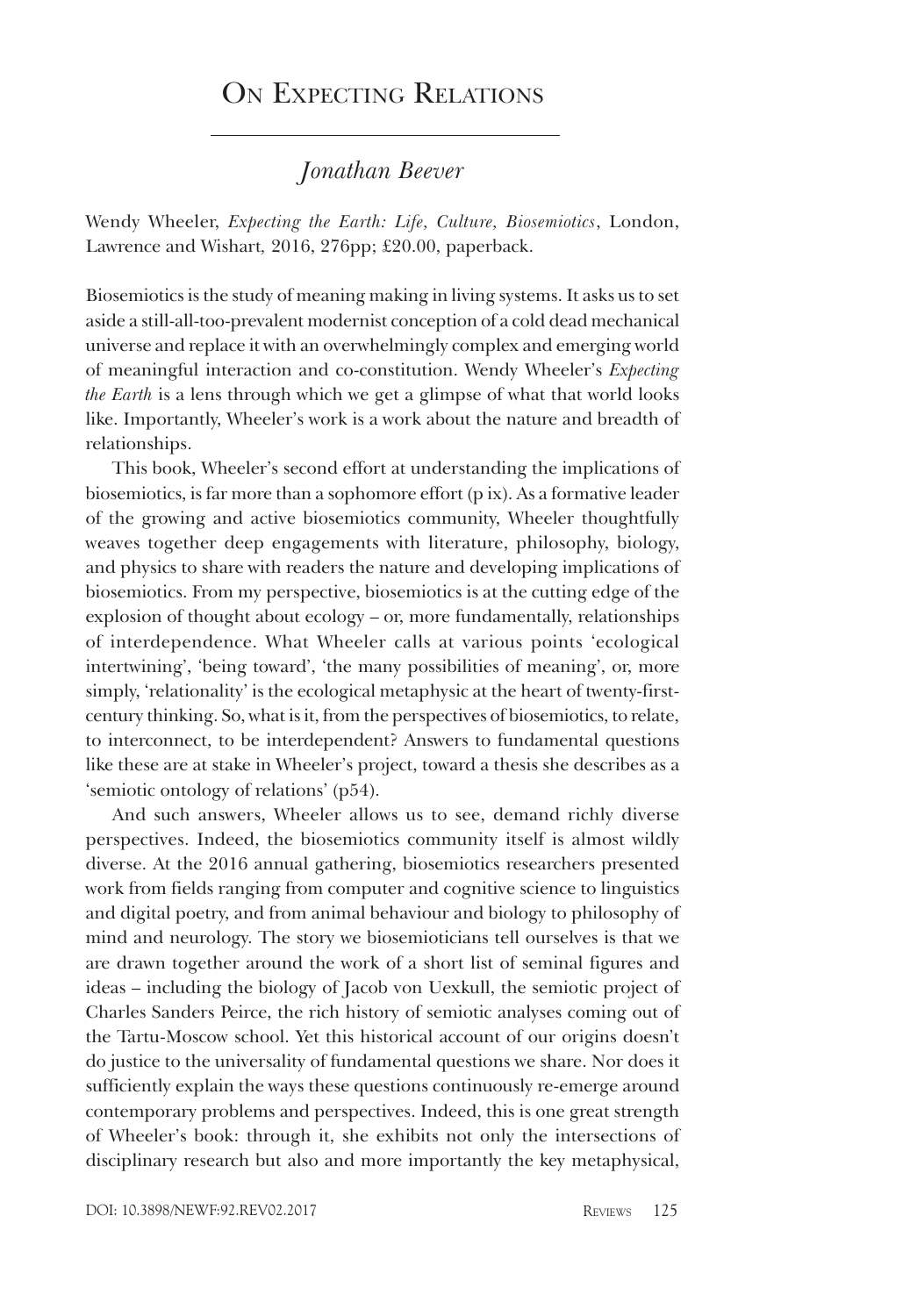epistemic, and ethical concerns of biosemiotics. The structure of *Expecting the Earth* evidences these interdisciplinary and, as I see them, philosophical themes related to central questions about relations.

Throughout the book Wheeler seeks to re-emphasise the historical core of biosemiotic identity, pointing out new and overlooked connections between and to Peircean semiotics of meaning within biosemiotics' origin story. She draws not only from humanities and poetic literature – including the twentieth-century Irish poet Seamus Heaney's work – to help build those connections but also on the natural sciences. The difference theory of Gilles Deleuze, the theoretical biology of Lynn Margulis and Dorian Sagan, the animal behavioural work of Mark Bekoff, the vital ontology of Eduardo Kohn, and the informatic individuation of French philosopher of technology Gilbert Simondon help shape the story Wheeler weaves. In building these bridges between diverse projects and the core questions of biosemiotics inquiry, Wheeler both reaffirms the community of biosemiotics and reopens biosemiotics to engagement by a wider interdisciplinary audience.

If early chapters of the book orient us to biosemiotics as a nexus of interdisciplinary inquiry into the problem of a relational ontology, later chapters argue for that nexus as a central hub. On Wheeler's view, biosemiotics fundamentally shifts the field of inquiry from objects and materiality toward information and signs. It reorients human perspective away from a mechanical world of objects and toward a dynamic world of sign interpretation and creation. In this way, semiotics is a least common denominator of inquiry across all fields that seek to understand the nature and place of meaningful relationships. And Wheeler places us readers on the path of such relationships in a way that challenges basic assumptions about the way modern science has described the world and at the same time affirms some basic intuitions about how we semiotic animals live in it.

For example, when I sit across the kitchen table from my young son, I might see at least two objects before me. I might see, on one read, a mere body holding together chemical and mechanical components that work together in complex causal ways that, when taken together, produce actions and reactions that I identify as my son. This would be – albeit reductively – the view of the anatomist, the dietician, the biologist, the psychiatrist, the neurologist. This is the view of what Wheeler calls the 'machine genres' (p117) that defined and drove scientific inquiry in modernity. But, alternatively, I might look across that same kitchen table at that same child and see a reader – a project of becoming bound up at every instance and at every level within a rich world of interdependent signification, and held together by habit and repetition. This is the striving of Spinoza, the becoming of Margulis, the lines of flight of Deleuze, the new anthropology of Kohn and Abram, the operations of Simondon. Wheeler calls this process of semiotic interdependence, this process of becoming, 'structuration', the 'ongoing biological and cultural processes of possibilities' (pp149-50). This is the view of biosemiotics – that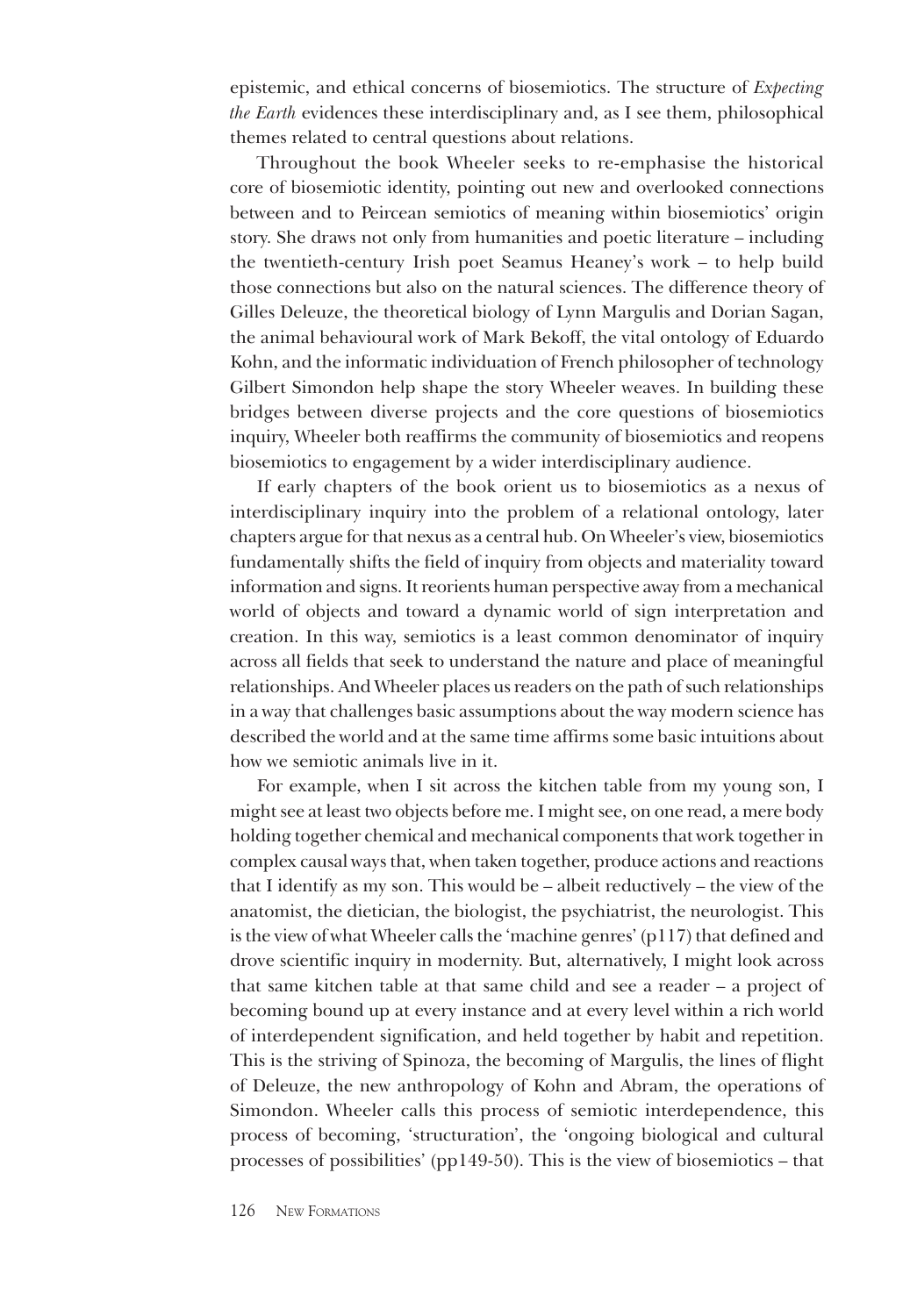life is sufficiently defined by semiosis. And of mechanism and structuration, it seems to me that we live in a world that cannot let go of the former but can no longer deny the latter.

Wheeler wants us to see the whole living world in light of this implicit conflict between machine and interpretation, between information and sign. And she structures the book to open us up to that structuration, step by step. The focus of chapter 3 is on the organism, read to us as readers of many possibilities of meaning (p130), the 'tinkerers and bodgers' (p136) who cobble together worlds of experience from available semiotic resources. Wheeler describes organismal nature as poetic – driven by metaphor, chance, and meaning making (pp140-3) and constituted by these semiotic relations. From the complex human animal to the simple tick, from the largest mammals to the tiniest microorganisms, organisms are defined by these semiotic relationships.

On Wheeler's biosemiotics view, complex living systems too share the same semiotic natures as individual organisms. Chapter 4 follows Margulis and Sagan's call from the fringe of biology in the 1980s and argues that the Earth itself *becomes* in the same way as my son does – by a growing capacity for meanings (p149) and a realisation of that capacity in the relations that co-constitute it. Structuration is to the organism as eco-structuration is to the Earth with which it dwells. In Chapter 5, Wheeler draws back away from biosemiotics analysis of 'nature' to make the case that human culture, too, is semiotic. Culture, like nature, is made of signs, interpretations and meanings (p186). It is the direct result of the semiotic nature of the human animal – if organisms were merely machines acting blindly in thrall to unmediated triggers in the world, they would leave behind merely a cold causal world. The rich poesis of culture is dependent upon organisms being readers, choosers, and interpreters (p195), as opposed to non-living objects hidebound with habit. Each organism is, to borrow a phrase from Wheeler that she in turn borrows from poet Ted Hughes, a *thought fox*, a 'creature of poesis, constantly on the lookout for signs, a maker of meanings' (p198). This creatively complex picture of the world as fundamentally semiotic is meant to lead the reader to a place where they can return to the core of biosemiotics: the nature of relationality.

The title of Wheeler's book draws forth the theme of the final chapter: expectation. If sign relations (semiotics) are the persistent structural components of the world and living organisms the agents of structuration, then the world is a world of relations. The human being, the semiotic animal capable of not only using but understanding signs as such, finds that semiotic relations play constitutive roles across the culture/nature distinction. Semiosis is, then, a process of expecting and to understand the world ecologically means we must understand what it is to *expect the Earth*. Life and organisms are co-constituted by this complex web of semiotic relations. Understanding Wheeler's biosemiotic take on a relational ontology implies that we see mind as process and part of nature, that we overcome the nature/culture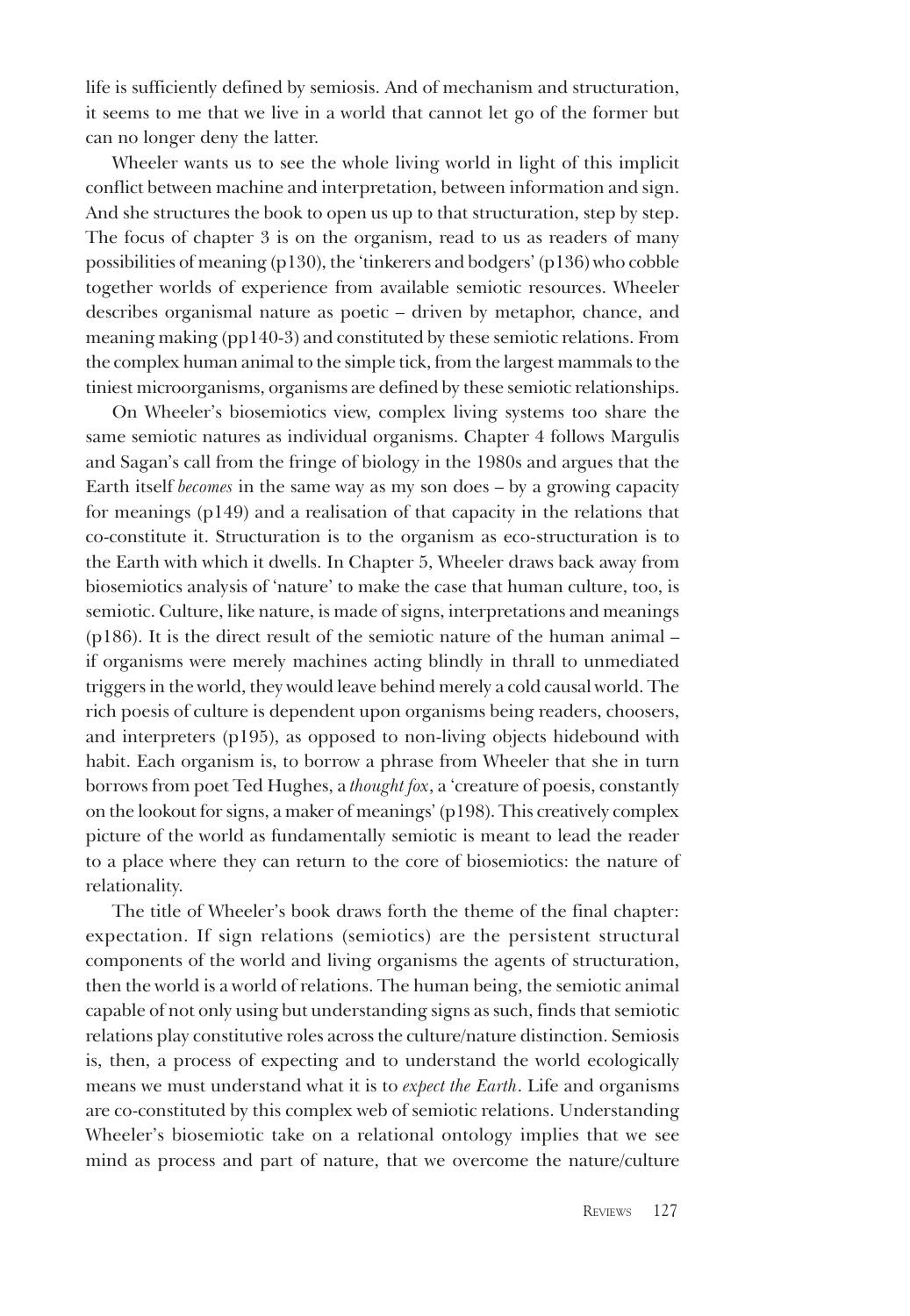distinction, that we recognise selves of all different kinds (p230), and that we see boundaries between the self and other as 'semiotically porous' (p242).

As an intellectual project beyond its content, Wheeler's book also works to bridge gaps: in a world in which the humanities are faced with a critical attitude by some who seek to reduce academic pursuits to mere economic efficacy, this book is one clear example of the unyielding importance of the humanities in dialogue with other fields like biology and ecology. The work of both the sciences and the humanities is the work of careful analysis, thoughtful observation, and ongoing pursuit of new ways of understanding the worlds that co-constitute us. As Wheeler artfully notes, 'meaning is made from the ceaseless play of a mind that is a connoisseur of magical coincidence, and determined to make something out of it' (p199). Thus, the poet and humanist play centrally important roles in interdisciplinary collaboration with scientists all seeking to understand the world and the human being's place within it. They alone have cultivated the skill of that connoisseur, sharing the world with us in new ways, seeing things in new lights – thought foxes in the henhouse of habit.

**Jonathan Beever** is Assistant Professor of Ethics and Digital Culture in the Department of Philosophy at the University of Central Florida. He works at the intersection of environmental ethics and bioethics, focusing on questions of ethics, science, and representation.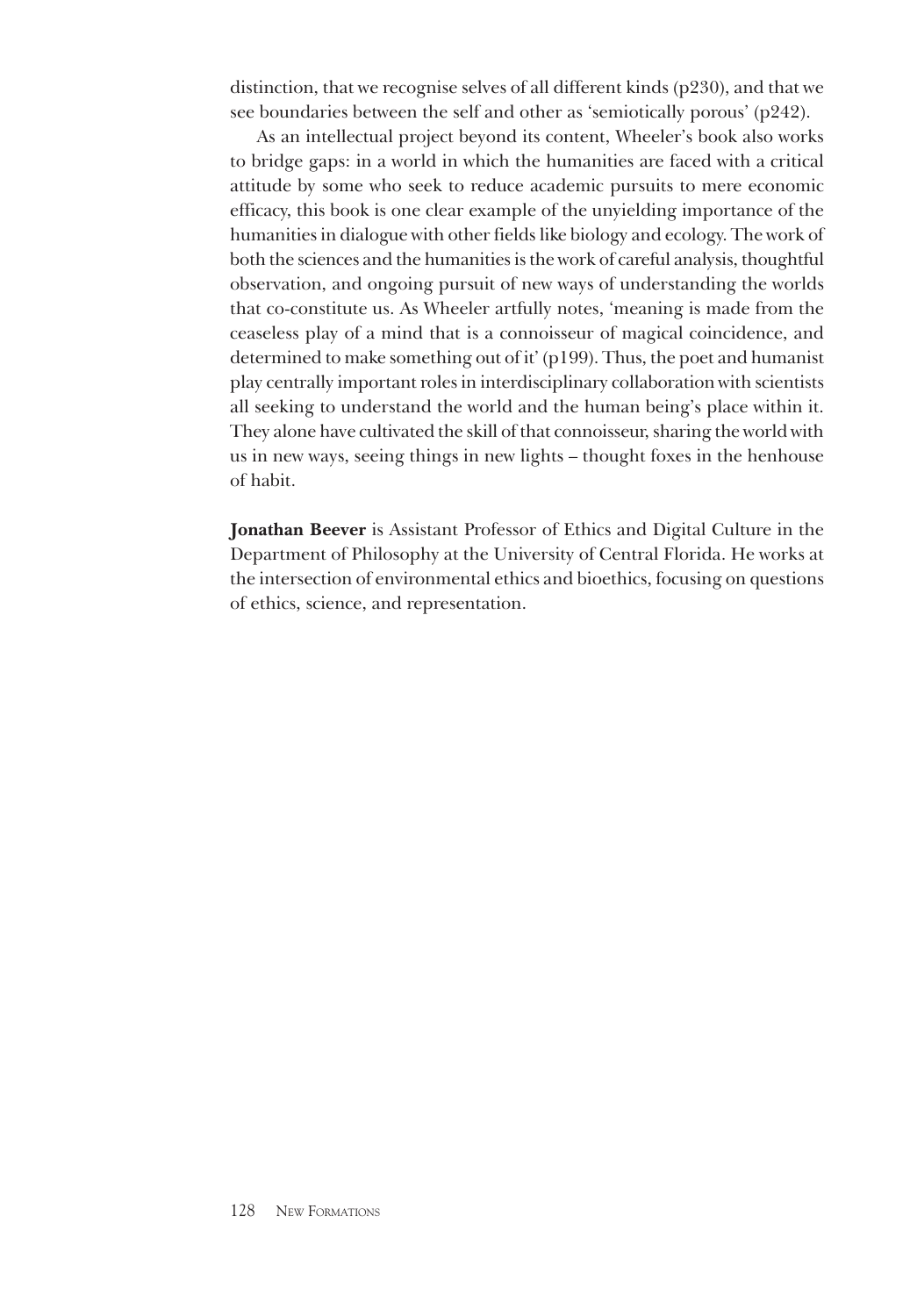# Hack and Yack

#### *Martin Paul Eve*

Berry, David M and Anders Fagerjord, eds. *Digital Humanities: Knowledge and Critique in a Digital Age* (Cambridge: Polity, 2017)

In early 2014, Matthew Kirschenbaum published an essay entitled 'What Is "Digital Humanities", and Why Are They Saying Such Terrible Things about It?'1 Punning on the title of a 1979 article on stylistics by Stanley Fish, Kirschenbaum's piece joins the growing roster of essays and books that reflexively seek to define the still-emerging intersection of digital tools, methods, and approaches with humanistic study.2 The latest to join the lineup of texts that are aimed at those who might have heard things – terrible, or otherwise – about the digital humanities and who might want to know more is David M. Berry and Anders Fagerjord's *Digital Humanities: Knowledge and Critique in a Digital Age*.

Indeed, this book sits within a distinctive generic space. As the authors note, 'this book will not teach you how to create a relational database or program an advanced algorithm'. On the other hand, the work will not teach 'how to interpret archaeological findings or a Victorian novel, either' (p8). Instead, *Digital Humanities* aims to survey the histories, eruptions, and epistemic contexts within which its eponymous field – if 'DH' can even be called a field – has sprung.3

Certainly, Berry and Fagerjord are not the first to explore this metaterrain.4 However, as a clearly articulated, accurate, and concisely critical introduction, this book is exemplary. Within a relatively short page count, *Digital Humanities* manages to span the genealogies of DH; the epistemic nuances of 'computational thinking'; the implications of computational modelling and archives; the institution-wide infrastructural changes of which DH forms a part; ideas of digital methods and tools; interface criticism; and their perceived future need for a 'critical' digital humanities.

This breadth is an admirable trait, but it does also present a structural challenge. For it is not always clear to me at whom this volume is aimed. While the work purports to be 'an essential book for students and researchers' I wondered whether, for instance, the discussion of mark-up schemas, such as TEI, on page thirty should have first defined what a mark-up language is and does. Certainly, this would be redundant if the book is aimed at those with a technical background (as I have). However, if it is to be an introductory volume, then even a short glossary would, I think, have been helpful.

On the other hand, for someone who wanted to get their head quickly around the scholarly literature, the different sub-groups, and the politics of DH, this work is an excellent primer. It concisely lays out the different

1. Matthew Kirschenbaum, 'What is "Digital Humanities", and why are they saying such terrible things about it?', *Differences*, 25.1, 2014, pp46-43.

2. Stanley E. Fish, 'What is stylistics and why are they saying such terrible things about it?- Part II', *Boundary 2*, 8.1, 1979, p129. https://doi. [org/10.2307/303144.](https://doi.org/10.2307/303144)

3. Alan Liu, 'Is digital humanities a field? – An answer from the point of view of language', *Journal of Siberian Federal University, Humanities and Social Sciences*, 7, 2013, pp1546-52.

4. See, for just a selection, *A Companion to Digital Literary Studies*, ed. by Ray Siemens and Susan Schreibman, New York, Wiley-Blackwell, 2013; Steven E. Jones, *The Emergence of the Digital Humanities*, New York, Routledge, 2014; *A New Companion to Digital Humanities*, ed. by Susan Schreibman, Raymond George Siemens, and John Unsworth, Chichester, John Wiley & Sons, 2016; *Debates in the Digital Humanities 2016*, eds. Matthew K. Gold and Lauren F. Klein, Minneapolis: University of Minnesota Press, 2016; Daniel Allington, Sarah Brouillette, and David Golumbia, 'Neoliberal Tools (and Archives): A Political History of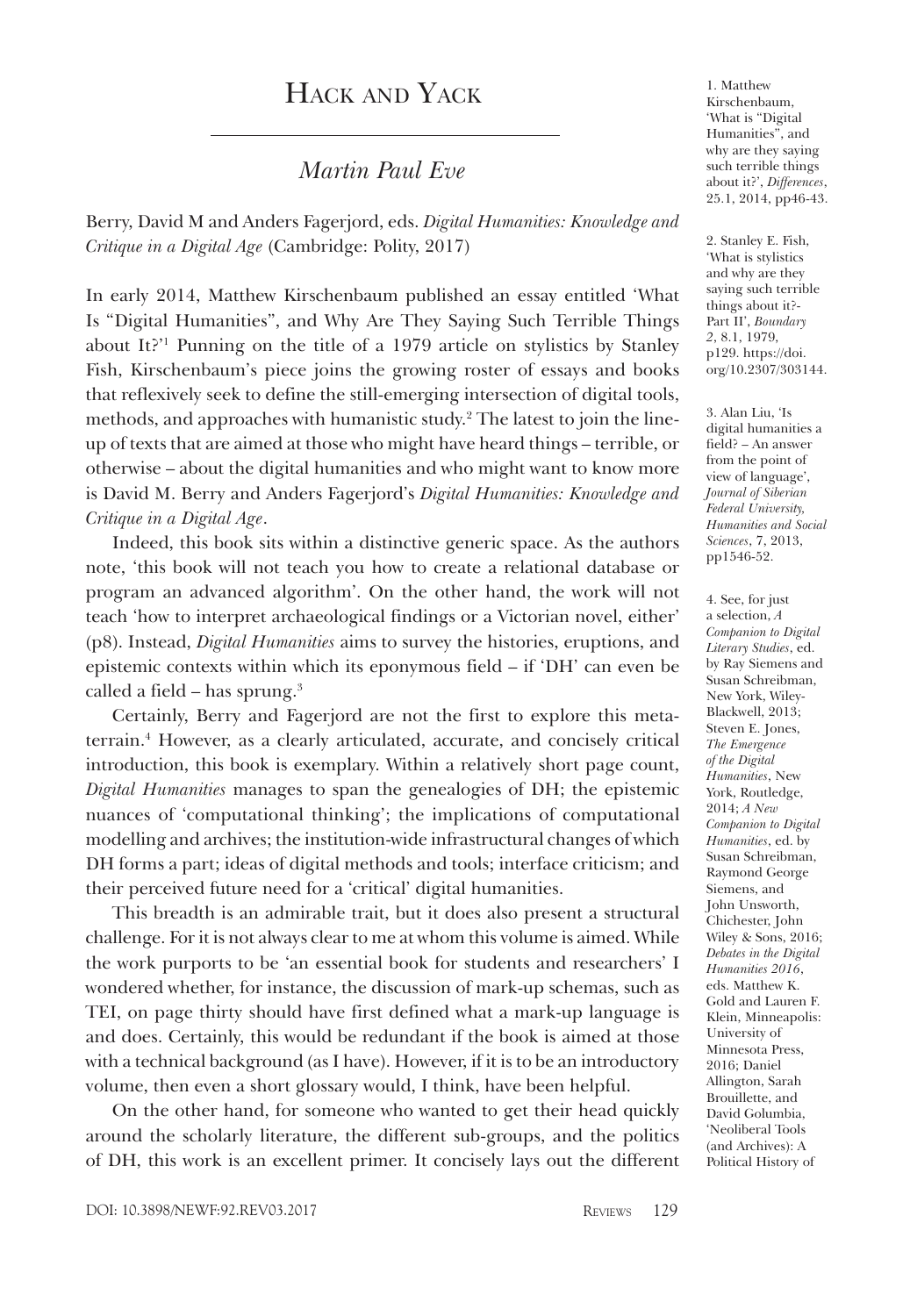Digital Humanities', *Los Angeles Review of Books*, 2016 <https:// [lareviewofbooks.org/](https://lareviewofbooks.org/article/neoliberal-tools-archives-political-history-digital-humanities/) article/neoliberaltools-archivespolitical-historydigital-humanities/> [accessed 29 May 2016].

5. Rita Felski, *The Limits of Critique*, Chicago, University of Chicago Press, 2015.

historical groupings but also the challenging political contexts within which DH has grown. For instance, need to know what 'hack vs yack' means? This book has you covered. The work is also, I felt, mostly fair on the political challenges of the digital humanities. Many figures have, for instance, warned of the entanglement of DH within paradigms of neoliberalisation of the humanities. Berry and Fagerjord do not shy from this debate; they express the concerns fairly and call for a greater critical stance within their own fields. This is not a book to proselytize, even while it details the exciting possibilities that digital research work could bring to the humanities.

It is, of course, practically a rule in academic book reviewing that one must find something with which to disagree in the book one is reviewing. Also as usual, this relates to my own sub-area of interest. For, if I were to pick out one area on which to train a slightly more critical gaze, it would probably be the authors' discussion of open access on pages 114-7. I found it curious that, at this point, the citation of preceding work on the subject became much thinner than I would have liked. For instance, there was no citation of either Peter Suber or John Willinsky. I also believe that some, such as David Golumbia, will take issue with Berry and Fagerjord's assertion that an engagement with open access 'may also be important for digital humanities to contest attacks on its perceived neoliberalism' (p116). Certainly, I stand with Berry and Fagerjord on this, but this is not representative of all thought on the matter.

In all, though, *Digital Humanities: Knowledge and Critique* is a book for our time. It comes just as another wave of assault on 'critical' approaches in literary studies rolls over us and asks us to consider what it means to unreflexively adopt digital approaches amid humanist thinking.<sup>5</sup> The work and the authors value computational thinking so long as it is not at the expense of the centuries of humanistic tradition on which it could build. The work thinks about its subject at both the institutional and the personal research level; it is an important book for those 'on the ground' doing the research and for university managers who must implement the research architectures that will allow the digital humanities to thrive. While I earlier expressed my qualms about the sometimes deep-end plunges of the material, I would recommend this volume to any newcomer who wanted a fair and true institutional history of the digital humanities. At the same time, many old dogs could also learn a few tricks from this work; a benignly deceptive introductory overview that also serves as a guiding critical compass for the future of the digital humanities.

**Martin Paul Eve** is Professor of Literature, Technology and Publishing at Birkbeck, University of London. He is the author of four books and previously worked as a software engineer.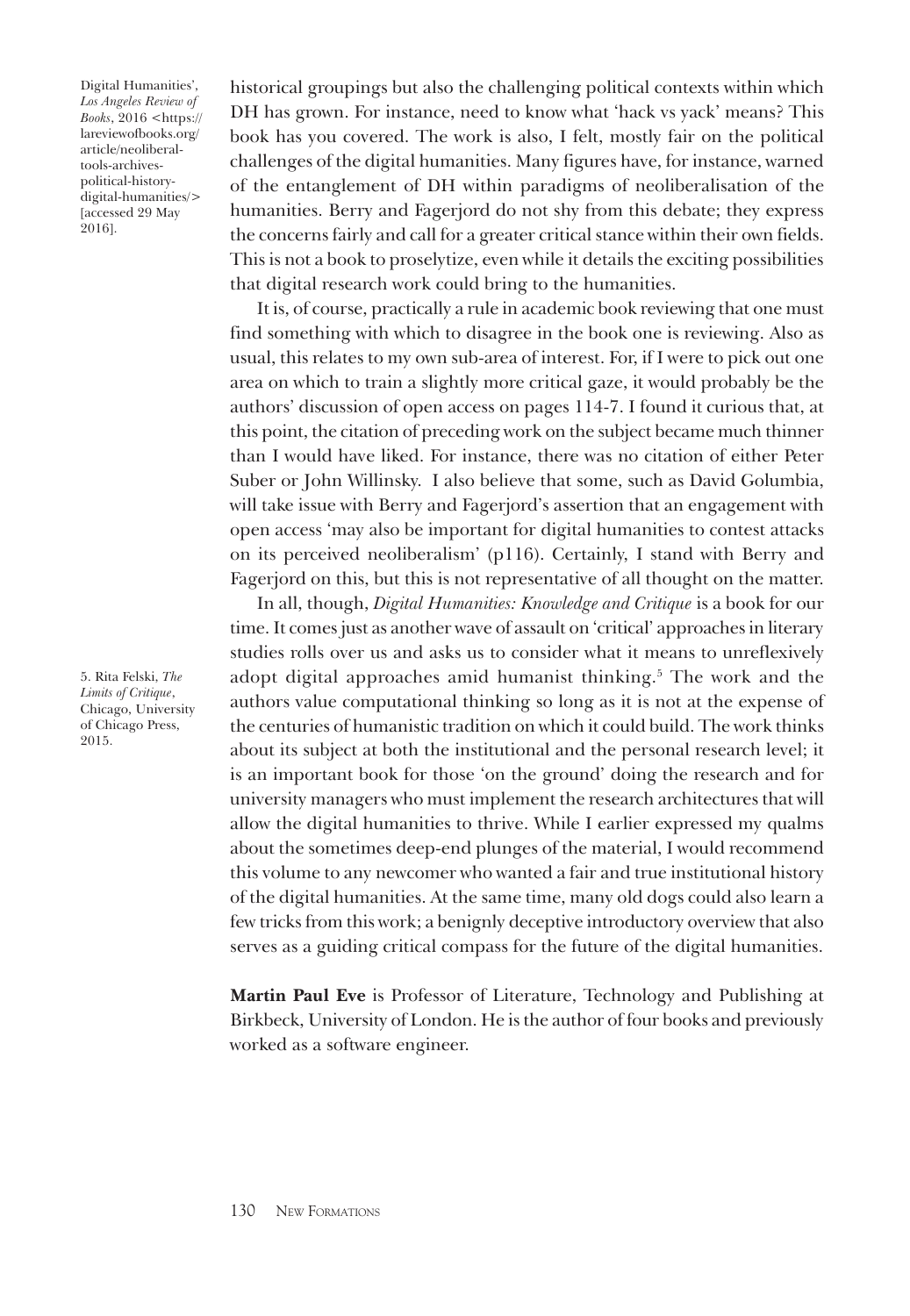# PLACING THE SELF

#### *Griselda Pollock*

Janet Wolff, *Austerity Baby*, Manchester, Manchester University Press, 2017, 262pp.

In her fascinating study of the 'art of personal memoir' titled *The Situation and the Story*, Vivian Gornick writes:

Out of the raw material of a writer's own undisguised being a narrator is fashioned whose existence on the page is integral to the tale being told. The narrator becomes a persona. Its tone of voice, its angle of vision, the rhythm of its sentences, what it selects to observe and what to ignore are chosen to serve the subject yet at the same time the ways the narrator – or the persona – sees things is, to the largest degrees, the thing being seen.<sup>1</sup>

Gornick admits that the fashioning of a persona out of an undisguised self is profoundly challenging while being absolutely crucial to a memoir. 'It is the instrument of illumination. Without it there is neither subject nor story'. Reading this might make one tremble, or at least hesitate, before the writing of a memoir. All the more when, in so doing, the narrator has undertaken the writing as a form of creative writing and a creation of a form that is, therefore, the persona the writing is creating.

Paradoxically, Janet Wolff names her latest book, *Austerity Baby,* an 'oblique memoir' and tells us it is a story told through others' stories and stories of others.2 This clearly plans to avoid anything that might be called undisguised. Perhaps on first reading, we might be perplexed to discover how much we will find out about an extended family of discovered relatives, architects, Manchester, political activists, artists who are women, houses, chemistry, stamp collecting and how little of the anticipated chronology of the author's own life and work.

Janet Wolff offers us a project that aims to write a memoir, and thus to write in the first person, but not to conform in any way to the conventions of disclosure that are associated with predictable tropes of my birth, my childhood, my coming of age, my education, my work, love, friends, health, and achievements or disappointments. What is the substance of lives that do not conform to the models of the 'great man'– those whose biographies Leslie Stephen, father of the novelist Virginia Woolf created the Dictionary of National Biography to record and celebrate? Indeed, in her own fragmentary memoir writings, posthumously collected into *Moments of Being* (1976),

1. Vivian Gornick, *The Situation and the Story: The Art of Personal Narrative*, New York; Farrar, Strauss and Giroux, 2001, p7.

2. This brings to mind a more psychoanalytically oriented work of indirect autobiographical reflection by feminist and post-Holocaust literary scholar Shoshana Felman, *What Does a Woman Want: Reading and Sexual Difference*, Baltimore, Johns Hopkins University Press, 1993. Felman argues that women do not have an autobiography as yet. The missing autobiography can become a story, however, through 'the bond of reading', and through the 'story of the Other, the story read by other women, the story of other women, the story of women told by others.(p14)'.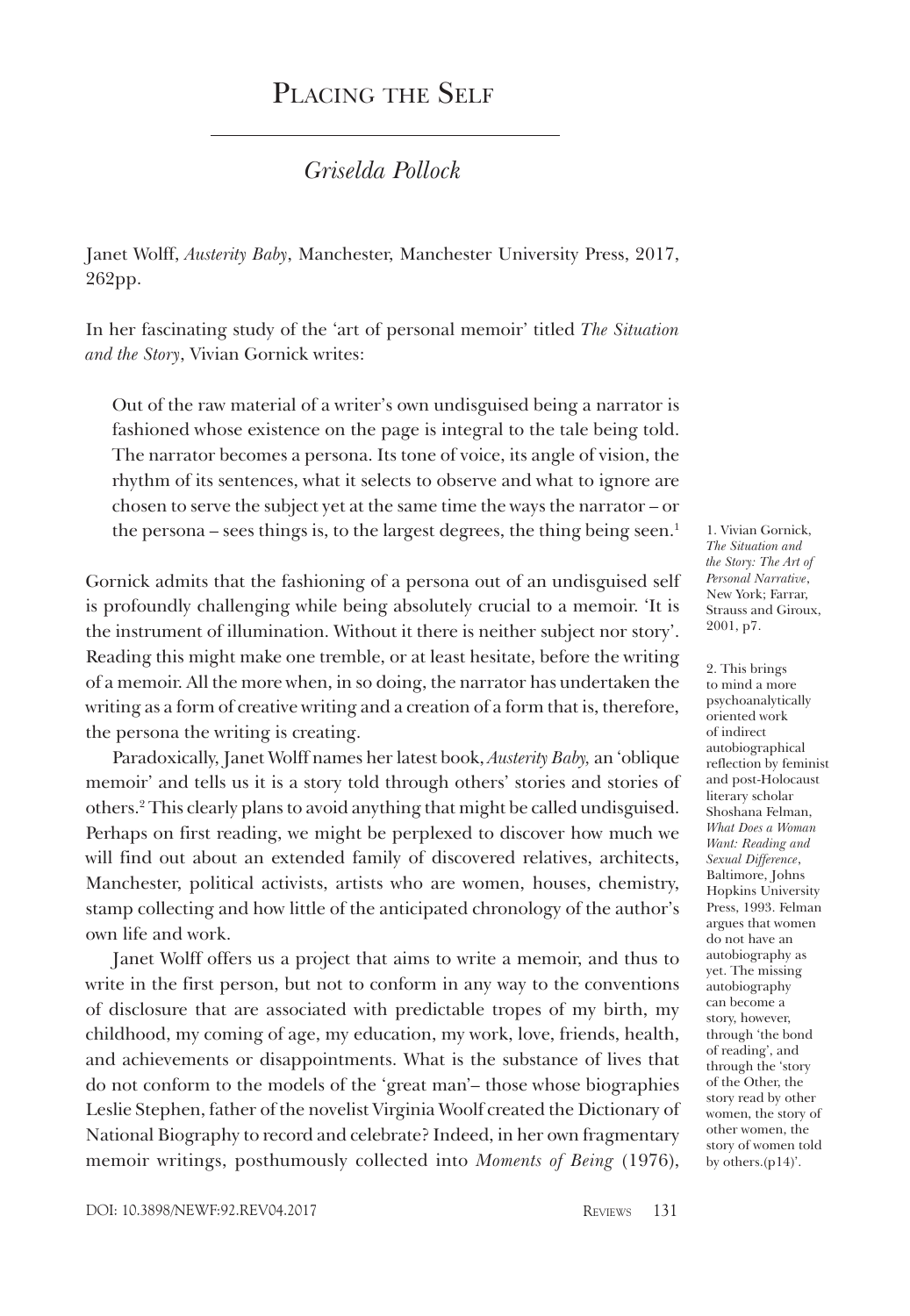Virginia Woolf was as clearly thinking about the form for writing any life in the genre of life writing as she was in the innovative forms of her own novels. Her probing of what it is it to *be*, in or across time, is very different from the formal ordering of the sequences of a life emplotted by gendered and class and raced norms that acquire the authority of the rules of the genre. Janet Wolff is asking that question and definitely refuting any idea that chronology or conventional narration of a past can reveal who we are or any moment of being and becoming. She makes a virtue of a retrospect undertaken to discover what could not have been understood without the journey of writing with and across other lives, some researched, some found in formal memoirs, some discovered in unofficial fragments of private archives.

Janet Wolff 's book is formed out of ten essays rather than chapters. Each has its own beautiful shape leading the reader from its opening gambit through a wandering exploration of unexpected elements associationally rather than logically linked to an often unexpectedly elegant reconnection with the starting point. The titles of the essays – Atlantic Moves, Provincial Matters, Aliens, Colour, Austerity Baby, Tante Leonie, Houses and Barns, Philately and Chemistry, Spinster and Annuniciation – are thus not descriptive.

In 1986 Janet Wolff left a position at the University of Leeds and initially took leave to work outside academe for a while before making a transatlantic move to the United States in conditions of radical financial precarity and professional uncertainty. In 2006 she returned to the city of her birth, Manchester. Over the years of her residence in the US, acquiring a green card as 'resident alien' in that peculiarly disturbing legal formulation of the American immigration codes, Janet Wolff changed academic direction from sociology to art history, and lived and taught in Northern California, Rochester in upstate New York and finally in Manhattan at Columbia University. During that period she wrote a series of studies of art, modernism, difference, and before alienness, engaging with feminist, Jewish and visual cultural studies as well as consistently arguing for a rapprochement between the humanities and the 'sociological imagination'.

Trained in a tradition of European sociology, and making the sociology of culture her initial academic focus – her *Social Production of Art* remains a benchmark text for both sociology and art history – Janet Wolff, the academic, has constantly examined the positives and negatives of various tendencies within both sociology and the humanities when they are at their most exclusionary of each other. Her published work and teaching has consistently advocated an understanding of structural dimensions of cultural practice and experience while refusing the double abstraction of either sociological or cultural theory as a final arbiter. What could be said to mediate between the theoretical turn in cultural studies and the submission to theoretical modelling and quantitative analysis in sociology is the ethnographic. Her academic writings have always, therefore, been characterised by attentiveness to the textures of lived, often individual, experience, which, in effect, favour story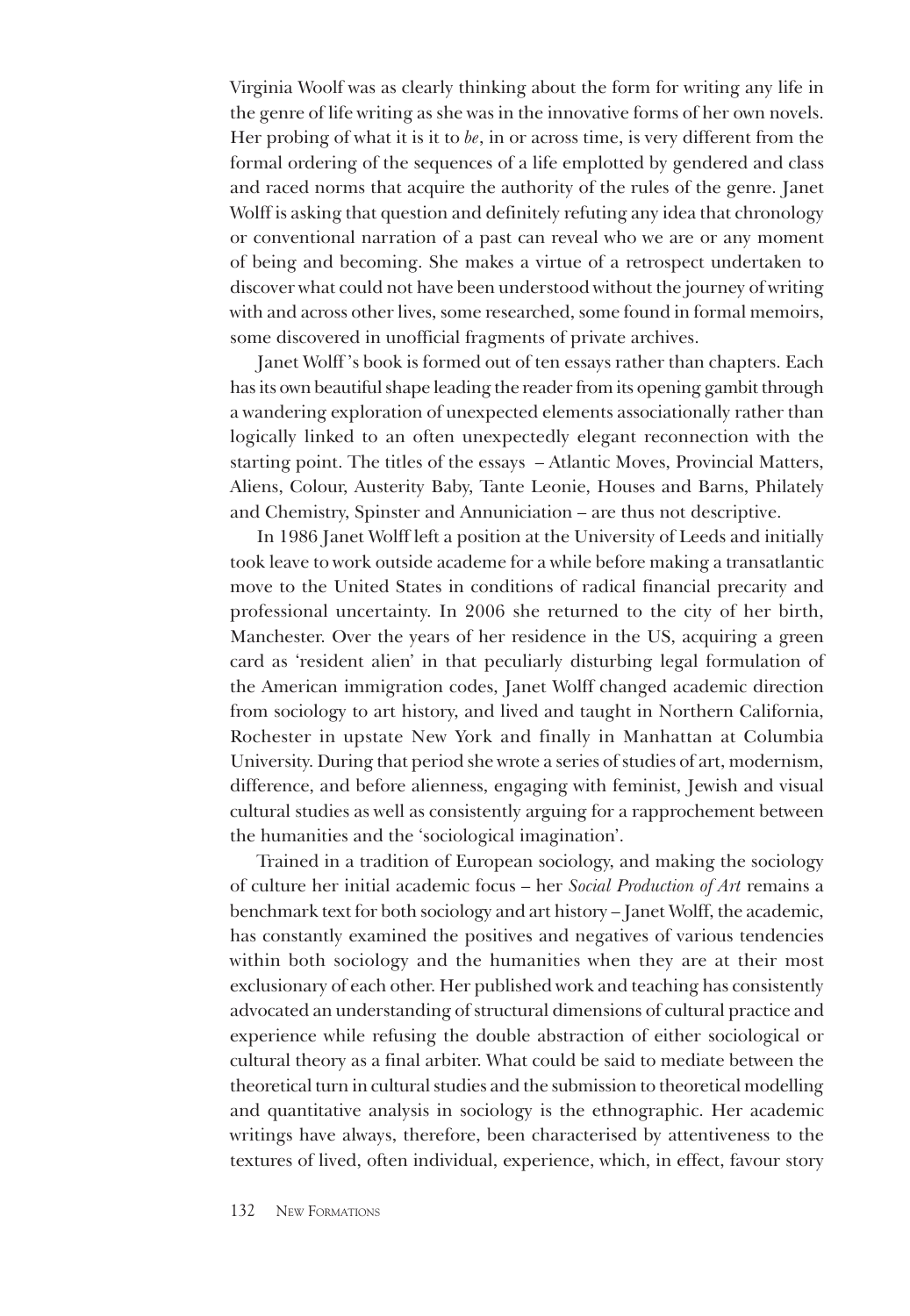telling as a critical form of knowledge. Hers is, therefore, not surprisingly an ethnographic rather than an autobiographical memoir.

*Austerity Baby* can be read as a distillation of the life-time search for ways of writing that are not *life-writing* as a distinct sub-genre of the literary, but as an extended modelling of the author's re-vision of the sociological imagination at the intersection with an extended concept of the cultural. Janet Wolff was studying sociology at the University of Birmingham in the 1960s while Richard Hoggart was creating the Centre for Contemporary Cultural Studies (which she regularly visited to attend lectures). In 1985, she herself spearheaded the foundation of a Centre for Cultural Studies at the University of Leeds in response to the need for the inter- and trans-disciplinary space outside the policed boundaries of the academic disciplines from which the escapees came to form this Centre (still in existence but now housed in a School of Fine Art and History of Art).

Thus expectations that this collection of relating essays would place Janet Wolff on view 'undisguised' in terms of revelations of a private world of feelings, relations, and personalities will be confounded. What makes for fascinating reading of the essays over all is a quite different thesis revealed, not propounded, by the writing. That thesis could be concerned with the themes identified on the book's jacket: exile and displacement, lives (and deaths) under the Third Reich, mother-daughter and sibling relationships, the generational transmission of trauma, transatlantic reflections, and the struggle for creative expression. While all of these are indeed part of the backbone of the writing, they could be considered the 'ready-mades' of existing cultural theory and writing genres, notably those influenced by feminist and postcolonial, post-Holocaust sensibilities. In this book, I suggest that they function instead as conversational contexts for weaving a singular path of one woman's experience, offering us what we might call an examined life, but one not analysed through the psychoanalytical or philosophical lens, an enriched sociological questioning of where any one of us fits into that which precedes us, hence is partially unknown to us, and also ultimately fascinates us because it may hold some keys to what we became by unknowingly living out, in part, these pre-shaping forces of family, history and place.

Biographical exploration with its psychological and more penetrating psychoanalytical concept of subjectivity focuses either on the individual set against a social and historical background or on the subject's inner world, its phantasmatic version of the external world of parental figures and cultural laws. Drawing on neither, Janet Wolff is experimentally proposing a way of writing about a person and some elements of her world that locate the subjectivity in the writer and the writing and not as the object being written. This is not to say that she never uses the first-person pronoun, or never tells the reader things of a personal nature. Take for instance the opening chapter that starts with the departure from England for the United States, a move that, the writer declares, saved her life. England is accused of potentially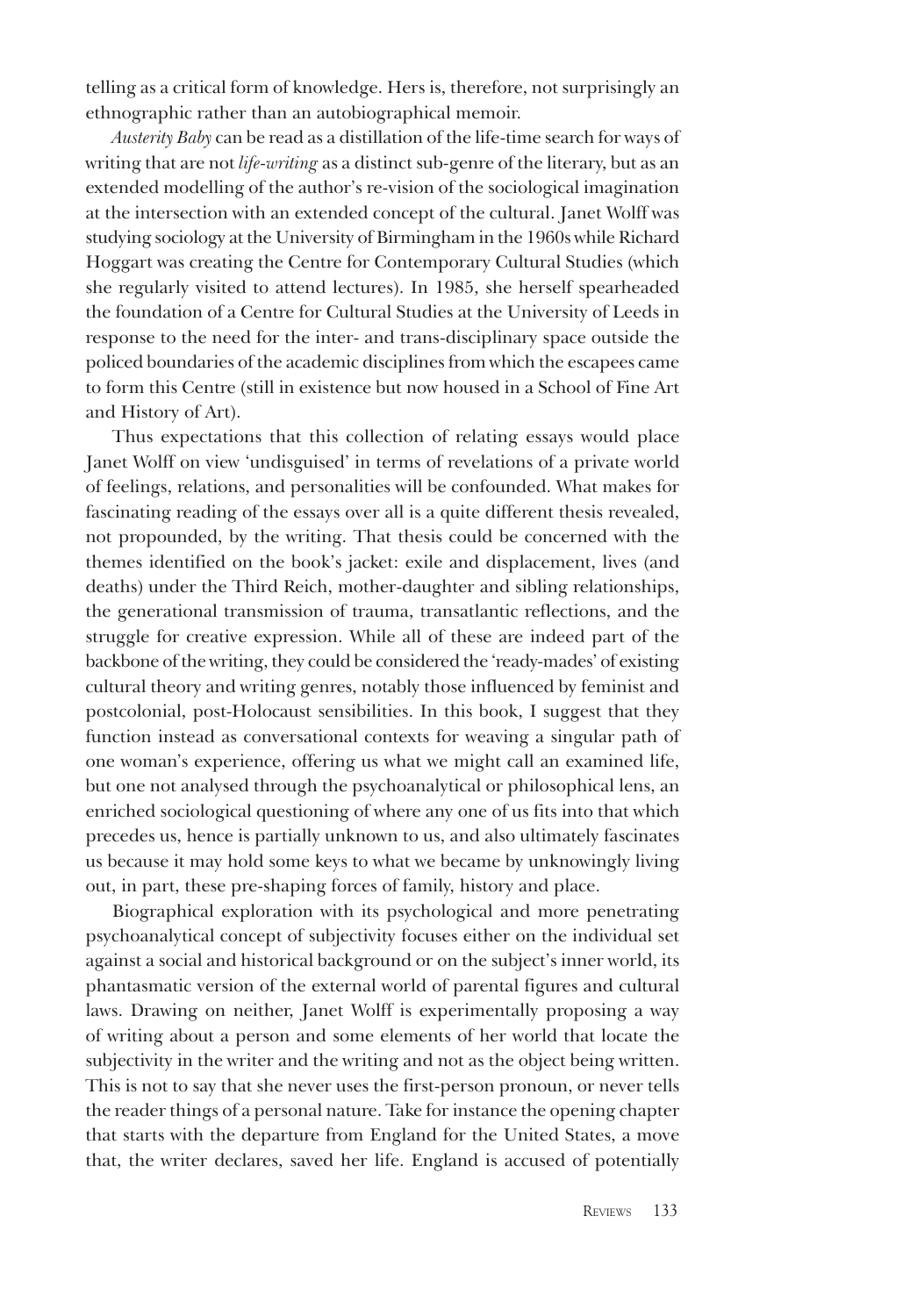killing her. It was by chance that the requirement of a physical examination in the US led to a diagnosis of cancer, not a deadly one in itself, but serious enough if not treated because it might have spread. This discovery leads to the question: could the cancer have been the effect of growing up in Manchester so close to the nuclear plant at Sellafield? There follows a digression into the effects of a nuclear power station on health in the region. Leaving the UK literally saved her life. This reads extremely dramatically.

At different points in the following essays, returning to this key traumatic event, the author does revise her reading of the cancer's cause, pondering whether the cancer was not to be blamed on an England she had to leave, but on the stresses of her new life and its attendant financial and personal insecurities as she had dared to leave the existing fabric of a social and professional life behind. In the final chapter she returns to this episode once again to follow a trail of associations from the way invasive cancerous growth within the body has been imagined by others: friends who also had cancer or those who have written formally about living with cancer. For some women, she finds, a perverse equation is made between a growing life form, a pregnancy, and a death-bearing growth, a connection that facilitates sometimes acceptance of the organic invader as part of life itself.

This reflection curiously enables Wolff to introduce her reflections on a series of paintings of the Annunciation that she has loved. She was not drawn to them for theological content, but rather loved them as paintings of rooms, of women reading and ultimately, via a reference to feminist art historian, Linda Nochlin, the possibility of the Virgin saying 'No, thanks' to the annunciation angel. 'Leave me be, to read and be myself, in this my space, rather than giving over my body as a mere space to incubate your plan for the future and for history'. (This is my ad-libbing.) The idea of an offer – taken up or refused – leads back to a letter offering the author a place at the School of Contemporary Dance in London for which she auditioned while doing her PhD at Birmingham University on hermeneutics in sociology, a link that is sustained by the theme of the chapter: creativity imagined as a kind of freedom versus a sense of a selfdisciplined habit of remaining always 'within the lines' (the reference is to a child's colouring exercise). This is an oblique reflection on the author as a self, tangential in its revelation of a discontent, or perhaps an uncertainty that led her to up and leave country, family, job and professional identity and move to the States, or rather to 'America', itself a cultural fiction of a British childhood in the 1950s and 1960s. Was this movement away escape, self-imposed exile, a temporary migration or a gesture to save her life in a very different way by finding it outside the lines that had been created by excellence in doing expected things?

So it seems that the core event of leaving and changing then turns out to have been a dis*place*ment that alone could make one place, Manchester, finally the place she can live a life she wants, involving creative writing. She calls that city home in the end, having started the book by projecting its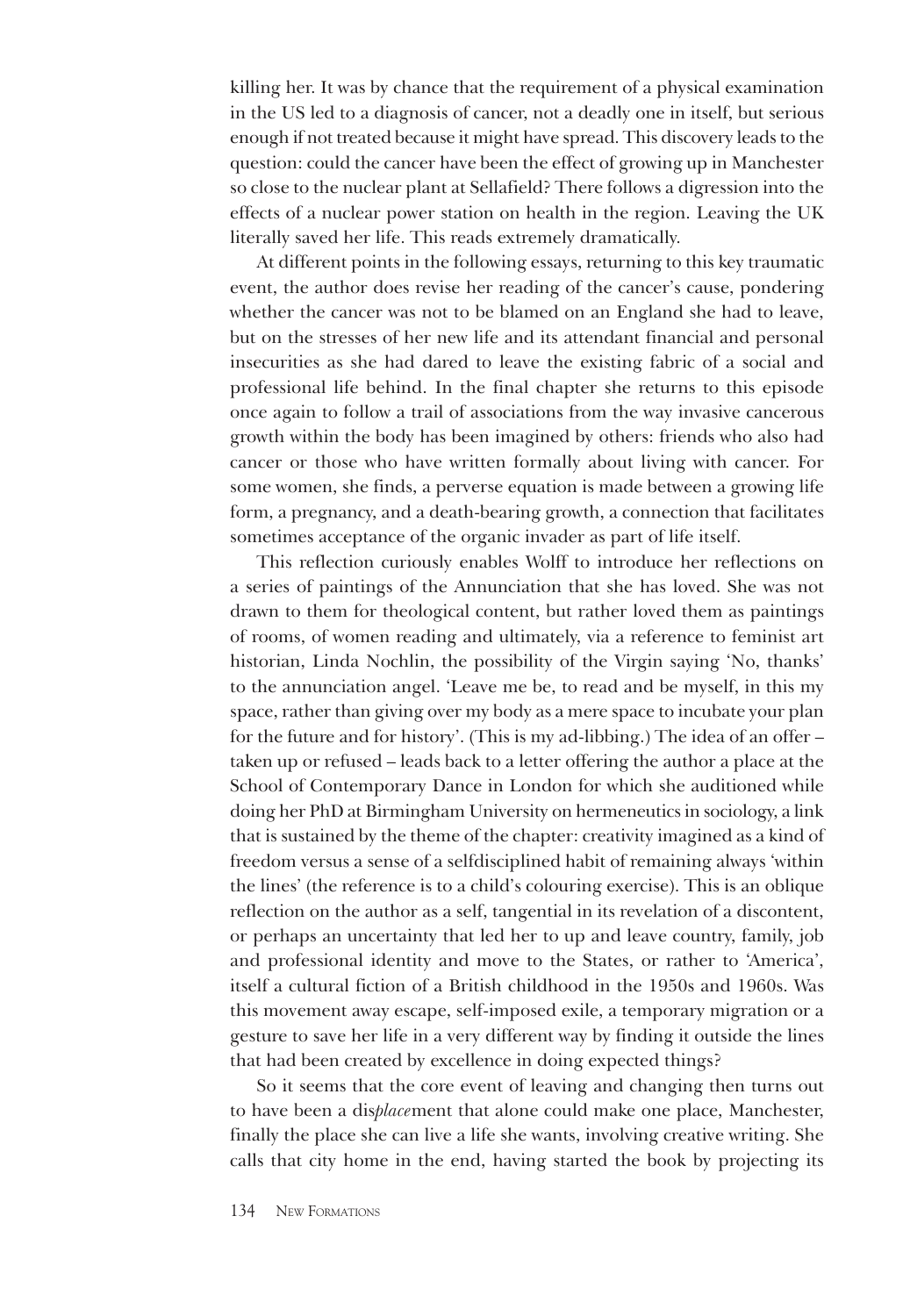dangerous proximity to nuclear poison that possibly put her life at risk.

The 'journey out' (Virginia Woolf 's novel is the reference) and the return make creative writing possible, a creative writing outside the lines of the very genre selected as much as outside of academic production. Not conforming to its expectations, writing has become an alternative to physically being away from home. Whatever needed to be found in order not only to know, but to be oneself more comfortably occurs in the writing. Writing in this unique hybrid mode allows Janet Wolff to trace several journeys, of her maternal family back to the great wave of Jewish migration from Europe to Manchester in the nineteenth century, of her father's almost solitary escape to Manchester as a refugee from Nazi Germany (he was later able to rescue his parents), and then of the extended travels of those paternal relatives in Germany, some of whom did also manage to escape and some of whom were trapped and died of starvation or were cruelly murdered in the Shoah. To meet these histories, Janet Wolff had to travel to encounters in the United States, and across Europe, to work with discovered family archives. She concludes with a postscript about one indirect meeting with a long-lived cousin now living in France, a cousin earlier discovered in a family photograph of a reunion in 1953 but most curiously rediscovered again on a German TV programme about a Jewish cemetery at Busenberg, the original town which we meet repeatedly across her memoir as a town from which her father's family and many relatives came.

I personally recall meeting Janet at a conference on art and education in Berlin in 1993 when she was taking a day to go to Oranienburg where her father had worked in the 1930s and to Sachsenhausen, the concentration camp beyond. I did not know at the time of her intention to write. But her pilgrimage made sense in the context of the early 1990s when so many Jewish intellectuals I knew were, seemingly quite by chance, but clearly under the changing conditions of cultural identity studies at the time, retracing their European histories from which they had been distanced by forced migrations since the later nineteenth century and worse during the twentieth. Later, we shared our interests in the writings of Arthur Koestler and Anna Seghers about those Jewish refugees seeking to escape Occupied France around 1940- 41, and shared information about the French concentration camp at Gurs. My interest related to the book I was writing on the German Jewish artist Charlotte Salomon (1917-1943), an inmate of Gurs who was not rescued and was, like Janet Wolff 's Tante Leonie, murdered on arrival in Auschwitz one year later than Tante Leonie.

The chill of this statement permeates what we might name the co-central chapter, Chapter 6, 'Tante Leonie' set beside Chapter 5 'Austerity Baby' – what the author's mother wrote of her new infant in a Baby Book, the record of her birth and early years. Tante Leonie (of Busenberg) was the aunt of Janet Wolff 's father, Arthur. There are surviving photographs of Leonie Kahn, née Schwarz in 1891, and others document her life up to 1939. But the most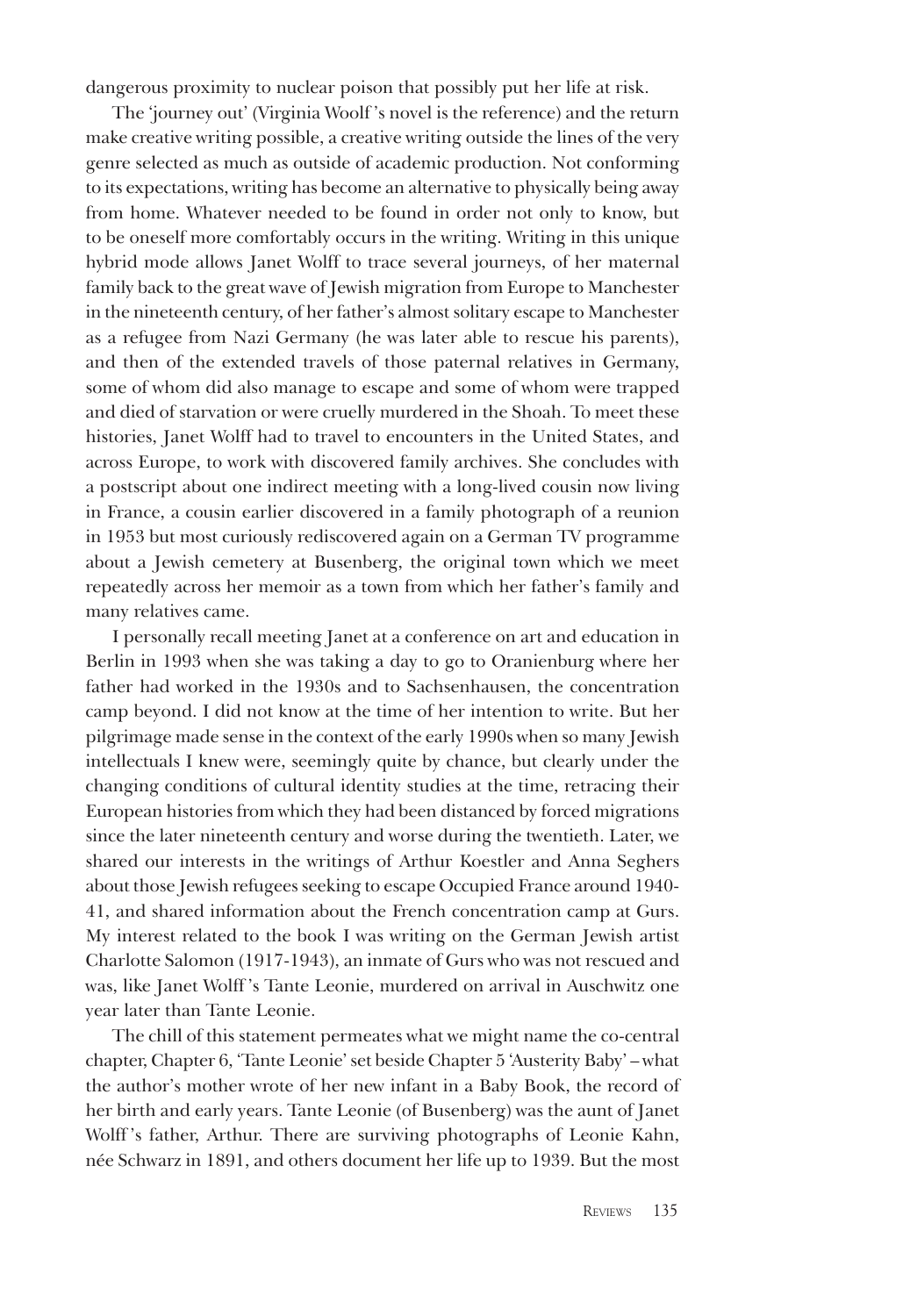poignant archive was discovered in the United States to which her daughter had managed to escape. Eri and her mother Leonie corresponded through the years of separation until 1942. Eri's daughter Paulette shared these mostly handwritten letters with Janet Wolff who had them transcribed and translated. Leonie Kahn and her husband Sigmund were amongst a unique transport of Jewish people sent from Baden-Baden, Germany to the camp of Gurs in France. There Sigmund Kahn died within months from the appalling conditions, while she remained there for a year, before being released to go to Marseilles to a camp from which the inmates tried to find a passage out.

She lived there for almost a year before it is discovered, in the records of transports from the South of France to Drancy, the holding camp in Paris and thence to Auschwitz, that she was deported on 16 September to her immediate death on arrival on 19 September 1942. The journeys to uncovering the full story of Tante Leonie, after whom the author's youngest sister may have been named, are both part of a cultural moment of deepening understanding of the long-term effects and affects of trauma within the context of expanding Holocaust commemoration. The writing of them is also a memorial act to an older woman, part of a familial network of which this author and her sisters were deprived by the horrors perpetrated by the Third Reich. Furthermore, that writing is an oblique reflection on the potential meaning of such knowledge of Leonie's fate on the author's father, and hence on his eldest daughter and her relation to a man marked by a mourning that was not fully spoken until his daughter's generation acknowledged the effects of 'living with the Holocaust' on their own lives. Janet Wolff draws here on the work of writers such as sociologist and journalist Anne Karpf whose book *The War After: Living with the Holocaust* appeared in 1996 helping to establish the understanding of transmitted trauma creating a subjective condition that has been named 'the second generation'.3

3. Anne Karpf, *The War After; Living*  with the Holocaust<sub>,</sub> London, Mandarin Press, 1996.

The tracing of the outlines of a portrait of Arthur Wolff might also be said to be one heart of this memoir. Lodged in documents, tracked by visits to places he once knew, explorations of the life lived in the detention camps on the Isle of Man to which German aliens (most of whom were Jewish refugees) were confined at the outbreak of war, information gleaned from sources such as drawings and other memoirs, Janet Wolff the writer seeks to draw a picture of her father while revealing how profoundly difficult it is to do so. What do we know, or can we understand of the person rather than the function? How old do we have to be and what do we have to have done to bring our own experience imaginatively to the bare outlines we will have, as children, about another person, who happened to become our mother or father? Is it only through this strange journeying at once away from 'home' and to many elsewheres where Janet Wolff gathered the scattered threads of a Jewish family dispersed under the force of a historical atrocity that the very possibility of knowledge of both self and its formative others around her can come into focus in a unique mode of writing? It is against the chapter on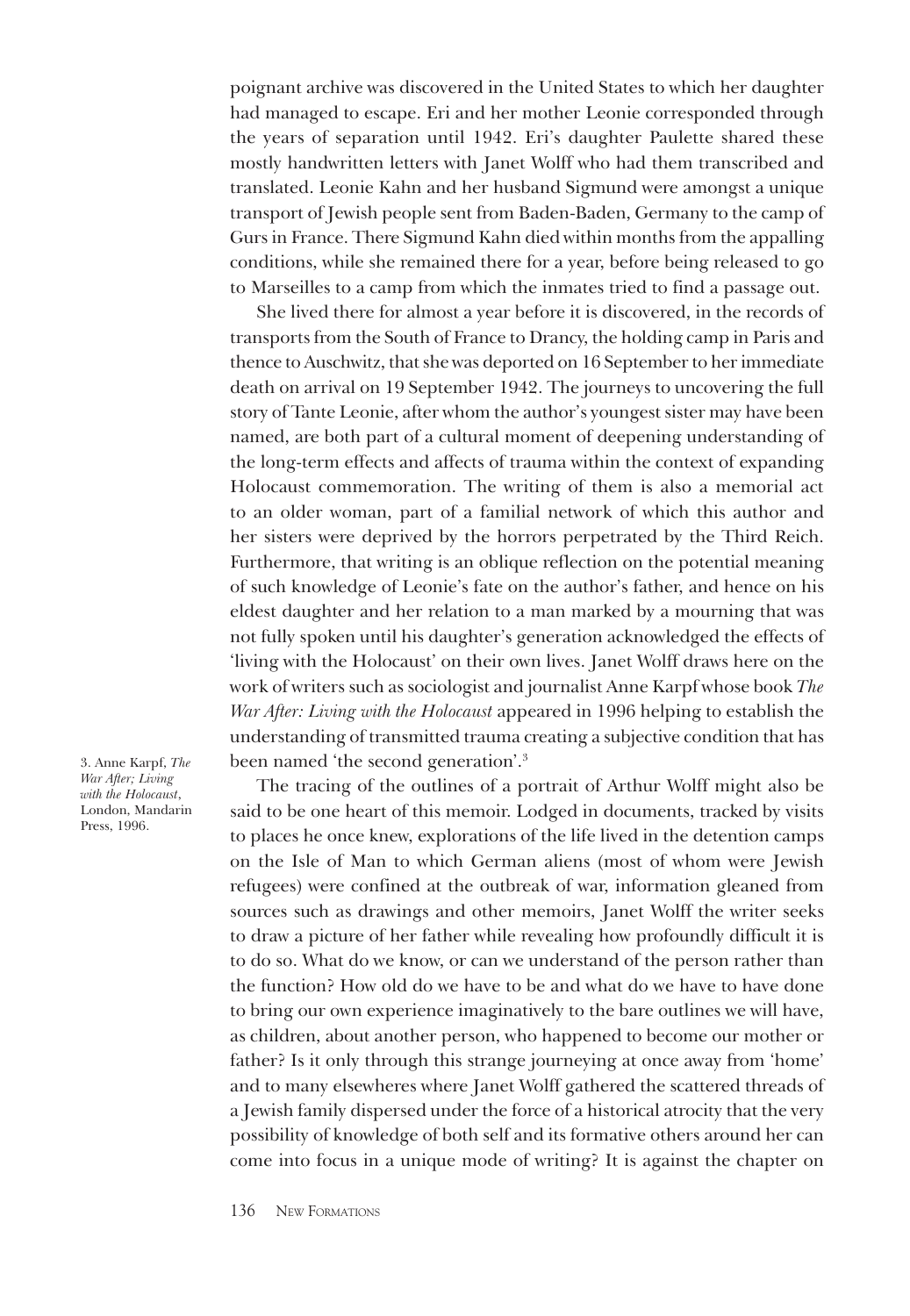Arthur Wolff, 'Chemistry and Philately' that I wrote in my reading notes 'a brilliant piece of writing' for the long digression into both topics (notably her father's stamp collection from his home province in Germany) winding their way through art (the artist Kurt Schwitters was one of the internees on the Isle of Man) back to a letter written by daughter Eri to her mother, Tante Leonie in 1942. This one was undelivered and returned to sender, either because it arrived too late, or, more likely, because it was posted *without stamps.* Nothing could make the dreadful poignancy of absence more vivid than arriving at this ending to the essay, read well after the one bearing her name.

One final element of this project stands out. It is also a book about women, written without advertising the effects of both feminist transformation and continued interrogation of what indeed the word and the subjectivity it references mean. *Austerity Baby* is a series of portraits – portraits of her own women contemporaries being the hook that captured Janet Wolff 's interest in Kathleen McEnery, an American painter who lived in Rochester and the subject of the second chapter on living in and the cultural life of provincial cities, Rochester/Manchester. Eleanor Rathbone features for a variety of reasons and becomes the topic of ambivalent political responses as she was admired by the author's father for her strong support of rescue and the refugees while holding deeply problematic views on women's destinies.

The penultimate chapter is titled 'Spinster'. In its course Kathleen McEnery's portraits reappear, family stories of the unmarried aunts are traced, single women in novels are explored, the sociological issue of 'surplus' women created by mass slaughter of men during world wars is documented. It ends with a discussion of some of those women who, after both wars, dedicated themselves to education and thus were encountered by the young Janet Wolff in her grammar school days. These women who studied at Oxford and Cambridge for degrees they were never awarded were products of the radical women's movements of the nineteenth century when women demanded the right to education and employment as much as the right to vote. They are remembered by their pupils by their names as *Miss* X or *Miss* Y. Side by side with the gentle and painful stories of an extended European now often American Jewish family are these portraits, culled from obituaries and retirement eulogies, of educated British women of an earlier era of women's struggle, of a feminism that is still unfinished business. As a school leaver in the early 1960s, Janet Wolff avows her probable incredulity at the report of a happy woman who has remained single and who did not choose or had no opportunity to have a child. Looking back from her own retirement from a life in education, rich in relationships, friendships and powerful bonds with family and notably her sisters, what is she asking herself, and more importantly, her readers at this point to think about in terms of a singular life of one woman of the later twentieth century and the second decade of the current one?

For me it points to one of the deepest elements of this book and its place in a literature of women inspired by the long history of feminist reflection.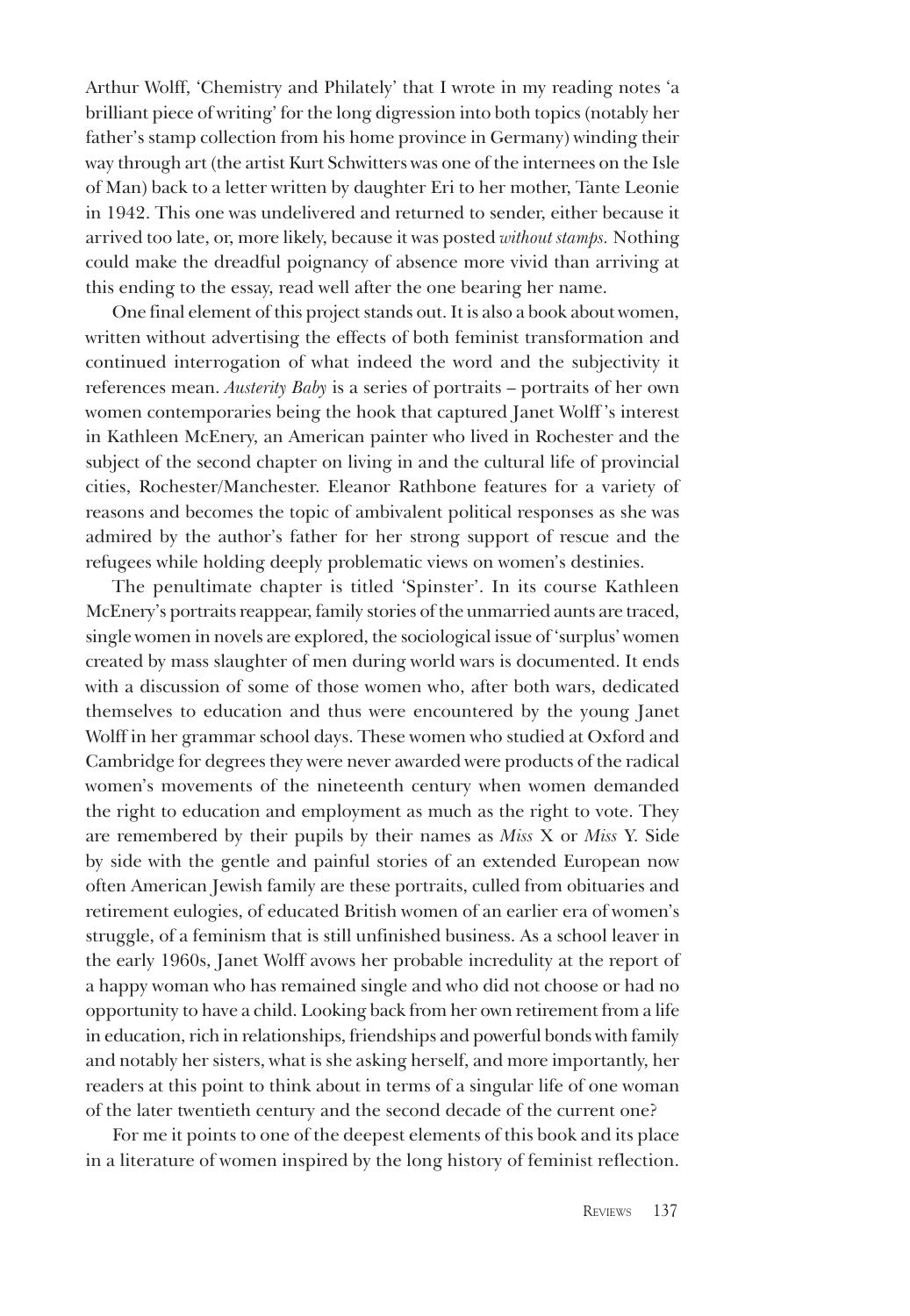That point is that we have only just begun to find out what it is anyone of us is, not as women in some lumpen collective sense or as Woman in that abstract theoretical sense, but in the complex formations of sexuality, gender, social formation, ethnicity, capacity, incapacity, ambition and restriction through the telling of stories to each other and the world. Some have done this through probing self-analysis by means of the conventions of psychoanalysis or psycho-biography. Others have in effect written their own stories onto the pages of their academic analysis of the stories, thoughts and images of others. Janet Wolff 's experiment in creative writing offers its singular contribution to this arena through what feels most comfortable for her: a subtle reframing of the ethnographic combination of the singular case and the social pattern.

It is without doubt cool in its prose style, and not given to any sins of our compulsively self-exposing Facebook culture. Its depth is to be read in the affects that emerge in the reader attentive to what comes into view precisely as the shapes created by what is not, cannot, be told. I am left with the impression of a suggestive reticence, a reticence that frustrates what has to be admitted is my own curiosity. Yet that is also the mark of a deeper register of understanding what it is to write, forge words, create literary forms, shape sequences, manage repeats, build structures, in the light of feminist, sociological and cultural theories of the self, the subject, the family, place, trauma, memory, illness, migration and the possibility of finding a place to be. Vivian Gornick insisted that writing a memoir is creating a persona, who is the subject and the story:

To achieve it, the writer …undergoes an apprenticeship as soul searching as any undergone by a novelist or poet: the twin struggle to know not only why one is speaking but *who* is speaking.<sup>4</sup>

Perhaps that is the point of writing a memoir, not to *tell* but to *find* 'who' one is. This leads me finally to Hannah Arendt and her thesis that 'who' one is can only be discovered politically, that is through disclosure to others in a context of their shared disclosure (which is not at all the same as exposure).<sup>5</sup> Far from, therefore, siting her work on the private side of the typical divide between fact and fiction, public and private, sociology and literature, the deeply sociological cultural writer Janet Wolff performs an Arendtian move in which a set of stories of others, actual and fictional, invoke Arendt's 'political sphere' in which the lineaments of her singularity, her 'who'-ness becomes legible, probably as importantly to the author herself as to the readers moved by the text to think much more deeply about what is a lived, and examined, but not completely self-understood life whose living space extends through times and spaces heavy with dark histories and enlightened by often precarious but vital political transformations, of which feminist rethinking of women's lives remain so crucial.

4. Gornick, The Situation and the Story p.8

5. I am drawing on Adriana Cavarero, *Relating Narratives: Storytelling and Selfhood* trans. Paul A. Kottman, London, Routledge, 2000; Olivia Guaraldo*, Storylines: Politics, History and Narrative from an Arendtian Perspective*, Jyväskylä: University of Jyväskylä Press, 2003, and Julia Kristeva, *Hannah Arendt; Life is a Narrative*, Frank Collins (trans), Toronto, University of Toronto Press, 2001.